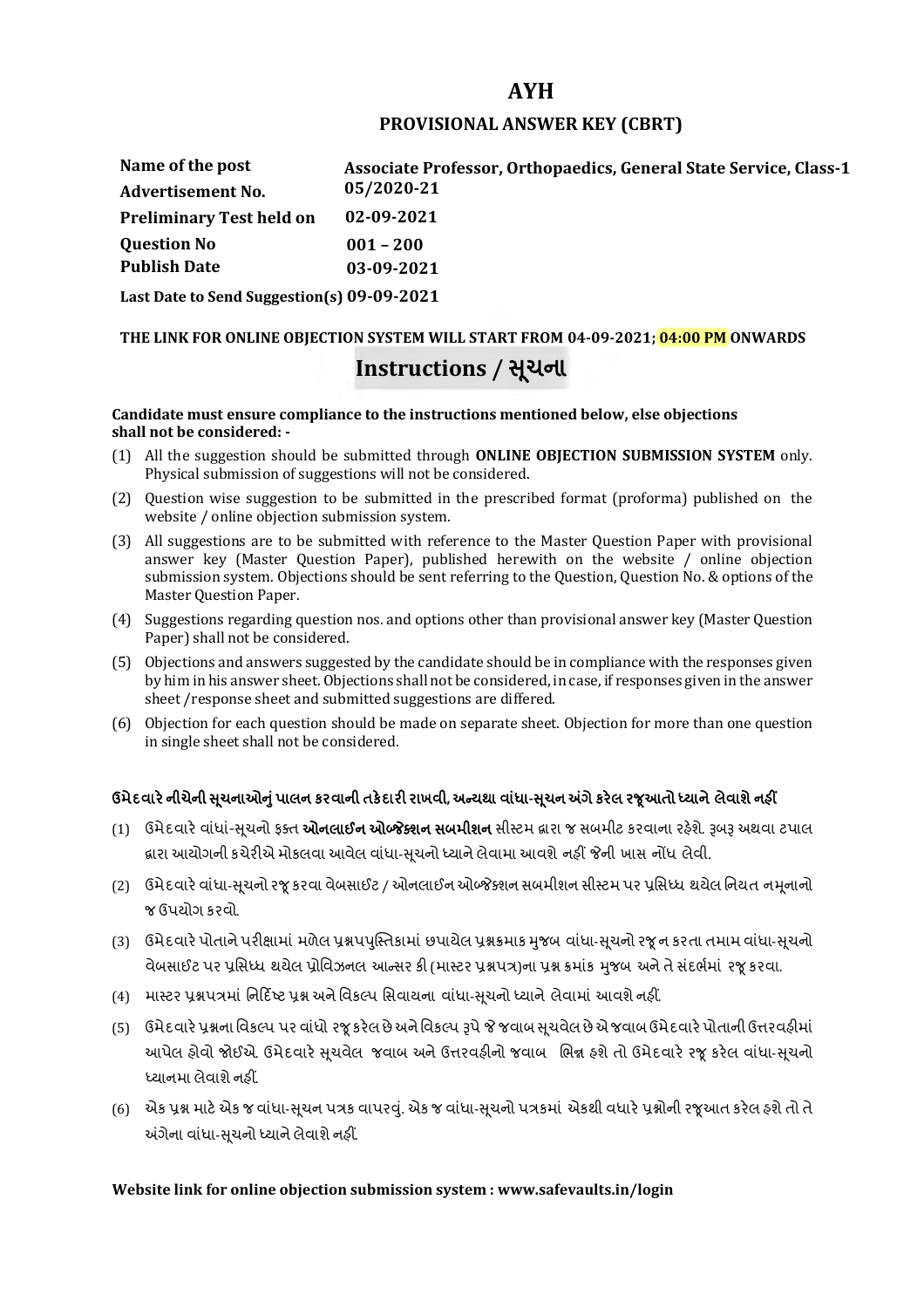| 001. | Which of the following MRI parameter changes would result in decreased metallic<br>susceptibility artifact?                                                                           |                                                                                                                                                                                           |
|------|---------------------------------------------------------------------------------------------------------------------------------------------------------------------------------------|-------------------------------------------------------------------------------------------------------------------------------------------------------------------------------------------|
|      | (A) Increased receiver bandwidth                                                                                                                                                      | (B) Increased field strength                                                                                                                                                              |
|      | (C) Increased voxel size                                                                                                                                                              | (D) Increased slice thickness                                                                                                                                                             |
| 002. |                                                                                                                                                                                       | Placing an MRI receiver coil farther than normal from the area of interest will result in                                                                                                 |
|      | (A) increased signal to noise ratio.                                                                                                                                                  | (B) decreased receiver bandwidth.                                                                                                                                                         |
|      | (C) decreased spatial resolution.                                                                                                                                                     | (D) decreased signal to noise ratio.                                                                                                                                                      |
| 003. | following?                                                                                                                                                                            | Fluid appears as increased signal on a T2 weighted image because it has which of the                                                                                                      |
|      | (A) Short T2 relaxation time                                                                                                                                                          | (B) Short T1 relaxation time                                                                                                                                                              |
|      | (C) Long T2 relaxation time                                                                                                                                                           | (D) Long T1 relaxation time                                                                                                                                                               |
| 004. | Which of the following will achieve high resolution imaging of small MSK structures?                                                                                                  |                                                                                                                                                                                           |
|      | (A) Use 2D imaging with thin slices.                                                                                                                                                  |                                                                                                                                                                                           |
|      | <b>(B)</b> Use 3D imaging with thin slices.                                                                                                                                           |                                                                                                                                                                                           |
|      | (C) Use 2D imaging with a large number of averages.                                                                                                                                   |                                                                                                                                                                                           |
|      | (D) Use proton density imaging.                                                                                                                                                       |                                                                                                                                                                                           |
| 005. | patient with difficulty remaining still during imaging?                                                                                                                               | Which of the following would be the best method to achieve quality T2 weighted images in a                                                                                                |
|      | (A) Use single echo spin echo imaging.                                                                                                                                                |                                                                                                                                                                                           |
|      | (B) Use gradient echo imaging.                                                                                                                                                        |                                                                                                                                                                                           |
|      | acronym, GE).                                                                                                                                                                         | (C) Use a radial imaging such as BLADE (MRI acronym, Siemens) or PROPELLOR (MRI                                                                                                           |
|      | (D) Use the body coil instead of a surface coil.                                                                                                                                      |                                                                                                                                                                                           |
| 006. | Injecting a gadolinium contrast agent causes a sarcoma to                                                                                                                             |                                                                                                                                                                                           |
|      | (A) appear bright on T1 weighted images.<br>(B) appear dark on T2 weighted images.                                                                                                    |                                                                                                                                                                                           |
|      |                                                                                                                                                                                       |                                                                                                                                                                                           |
|      | (C) appear isointense to skeletal muscle on T1 weighted images.                                                                                                                       |                                                                                                                                                                                           |
|      | (D) appear bright on proton density–weighted images.                                                                                                                                  |                                                                                                                                                                                           |
| 007. | What percentage of bone mineralization must be lost to be detected by radiographs?                                                                                                    |                                                                                                                                                                                           |
|      | (A) 10\% to 20\%                                                                                                                                                                      | (B) 30\% to 40\%                                                                                                                                                                          |
|      | (C) 50% to 60%                                                                                                                                                                        | (D) 70% to 80%                                                                                                                                                                            |
| 008. | A 20 year old male endures a wrist injury after a fall. Which of the following studies would<br>offer the best spatial resolution to detect a subtle fracture of the scaphoid cortex? |                                                                                                                                                                                           |
|      | (A) STIR axial images                                                                                                                                                                 | (B) Thin section CT                                                                                                                                                                       |
|      | (C) T1 weighted axial images                                                                                                                                                          | (D) Bone scan                                                                                                                                                                             |
| 009. | for evaluation of vertebral osteomyelitis?                                                                                                                                            | A 45 year old male presents with clinical concern for vertebral osteomyelitis. The patient<br>has an MRI incompatible implanted device. Which of the following studies below is suggested |
|      | $(A)$ Tc 99m MDP                                                                                                                                                                      | (B) Tc 99m HMPAO                                                                                                                                                                          |
|      | (C) Ga 67 citrate                                                                                                                                                                     | (D) In 111 WBC                                                                                                                                                                            |

**AYH - 001 TO 200 ] 1 P.T.O.**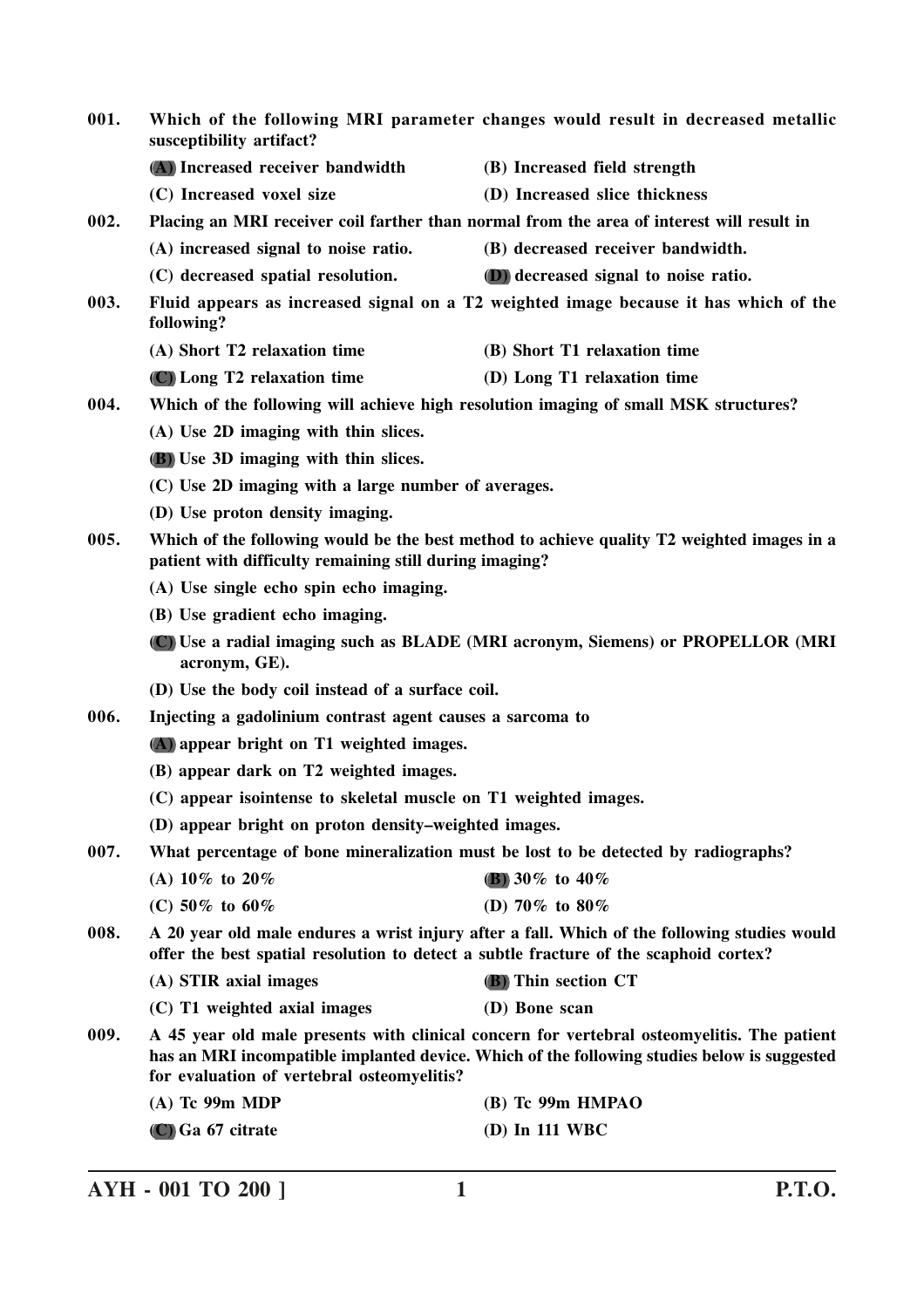| 010. | best explanation?                                                      | Typically, no grid is used when acquiring extremity radiographs. Which of the following isthe |  |
|------|------------------------------------------------------------------------|-----------------------------------------------------------------------------------------------|--|
|      | (A) The use of the grid will block primary x rays.                     |                                                                                               |  |
|      | (B) The use of the grid will degrade image quality.                    |                                                                                               |  |
|      | (C) Scatter radiation is not significant in imaging the hand and foot. |                                                                                               |  |
|      | (D) The use of the grid will decrease patient dose.                    |                                                                                               |  |
| 011. | Muscles paralysed in Erb's palsy are except                            |                                                                                               |  |
|      | (A) Biceps                                                             | (B) Triceps                                                                                   |  |
|      | (C) Brachoradialis                                                     | (D) Brachialis                                                                                |  |
| 012. | Sunderland classification is used for injury of                        |                                                                                               |  |
|      | (A) Ligaments                                                          | (B) Muscles                                                                                   |  |
|      | (C) Peripheral nerves                                                  | (D) Tendons                                                                                   |  |
| 013. | Injury to radial nerve just distal to the spiral groove                |                                                                                               |  |
|      | (A) Spares the nerve supply of extensor carpi radialis longus          |                                                                                               |  |
|      | (B) results in paralysis of anconeus                                   |                                                                                               |  |
|      | (C) Leaves wrist extension intact                                      |                                                                                               |  |
|      | (D) Weakens forearm pronation                                          |                                                                                               |  |
| 014. | Inability to extend MCP joint of fingers is because of                 |                                                                                               |  |
|      | (A) Radial nerve                                                       | (B) Anterior interosseous nerve                                                               |  |
|      | (C) Posterior interosseous nerve                                       | (D) Ulnar nerve                                                                               |  |
| 015. | Ulnar paradox is seen in                                               |                                                                                               |  |
|      | (A) Low ulnar lesion                                                   | (B) High ulnar lesion                                                                         |  |
|      | (C) Triple nerve disease                                               | (D) Radial nerve injury                                                                       |  |
| 016. | Which of these nerves gives best prognosis on nerve repair             |                                                                                               |  |
|      | (A) Radial nerve                                                       | (B) Ulnar nerve                                                                               |  |
|      | (C) Median nerve                                                       | (D) Axillary nerve                                                                            |  |
| 017. | Froment's sign tests which muscle                                      |                                                                                               |  |
|      | (A) Abductor pollicis brevis                                           | (B) Abductor pollicis longus                                                                  |  |
|      | (C) Extensor pollicis brevis                                           | <b>(D)</b> Adductor pollicis                                                                  |  |
| 018. | <b>Lumbrical palsy causes</b>                                          |                                                                                               |  |
|      | (A) Claw hand                                                          | $(B)$ Erb's palsy                                                                             |  |
|      | (C) Mallet finger                                                      | (D) Hammer toe                                                                                |  |
| 019. | Modified jones tendon transfer involves transfer of pronator teres to: |                                                                                               |  |
|      | $(A)$ ECRB                                                             | $(B)$ EPL                                                                                     |  |
|      | (C) Palmaris longus                                                    | (D) EDC                                                                                       |  |
| 020. | <b>Compression neuropathy means</b>                                    |                                                                                               |  |
|      | (A) Muscle entrapped in closed space                                   | (B) Artery entrapped in closed space                                                          |  |
|      | (C) Vein entrapped in closed space                                     | (D) Nerve entrapped in close space                                                            |  |
|      |                                                                        |                                                                                               |  |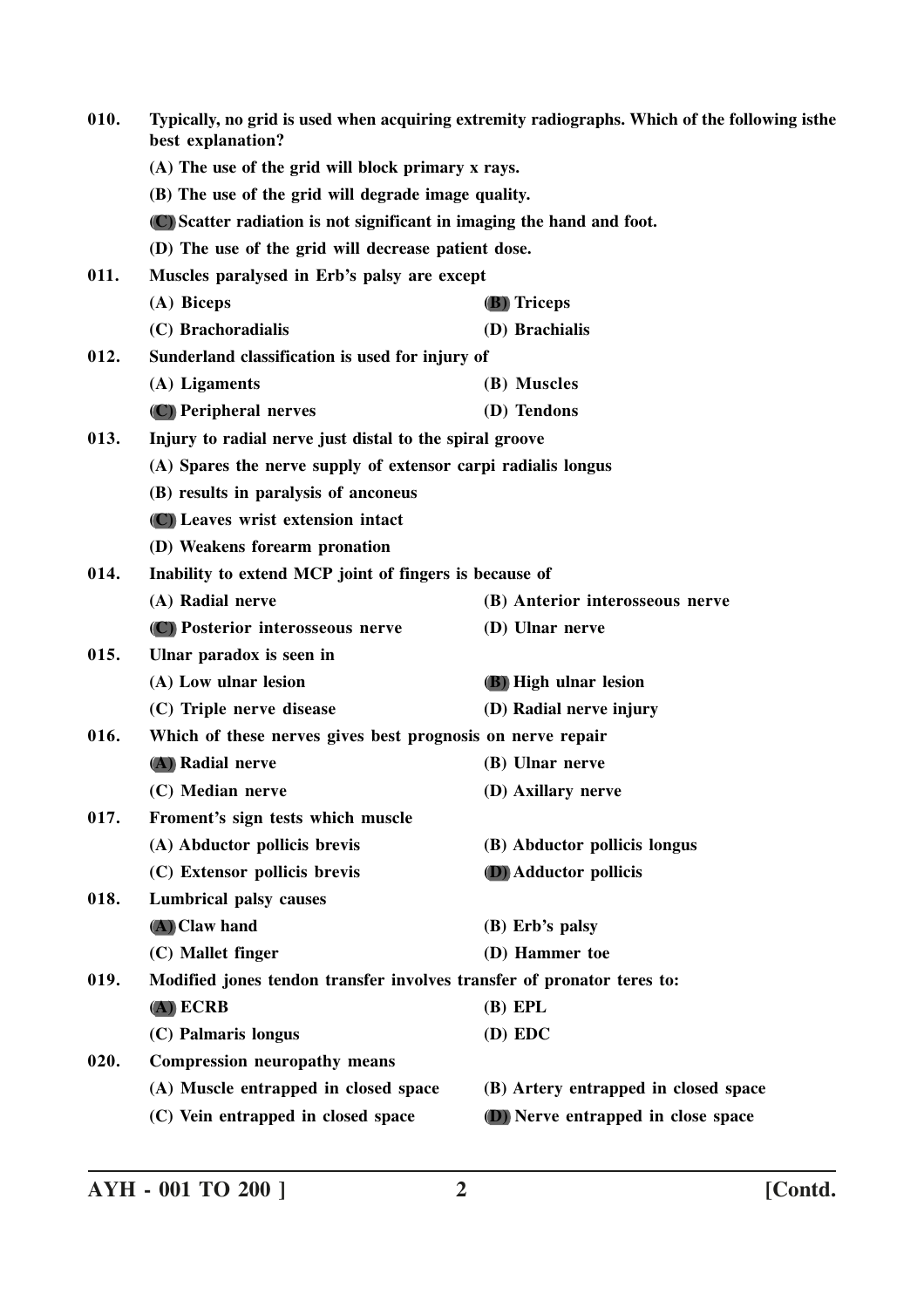| 021.                                                                                                                                           | Investigation for entrapment neuropathy is                                 |                                         |  |
|------------------------------------------------------------------------------------------------------------------------------------------------|----------------------------------------------------------------------------|-----------------------------------------|--|
|                                                                                                                                                | $(A)$ CT scan                                                              | (B) Ultrasound                          |  |
|                                                                                                                                                | (C) EMG, Nerve conduction study                                            | (D) Clinical examination                |  |
| 022.                                                                                                                                           | Chiralgia paresthetica involves                                            |                                         |  |
|                                                                                                                                                | (A) Superficial radial nerve                                               | (B) Median nerve                        |  |
|                                                                                                                                                | (C) Ulnar nerve                                                            | (D) Circumflex brachial nerve           |  |
| 023.                                                                                                                                           | Painful arc syndrome is caused by impingement of                           |                                         |  |
|                                                                                                                                                | (A) Sub acromial bursa                                                     | (B) Sub deltoid bursa                   |  |
|                                                                                                                                                | (C) Rotator cuff tendon                                                    | (D) Biceps tendon                       |  |
| 024.                                                                                                                                           | de Quervain's disease involves                                             |                                         |  |
|                                                                                                                                                | (A) Abductor pollicis longus and Extensor pollicis brevis                  |                                         |  |
|                                                                                                                                                | (B) Adductor pollicis brevis and Extensor pollicis longus                  |                                         |  |
|                                                                                                                                                | (C) Abductor pollicis brevis and Extensor pollicis longus                  |                                         |  |
|                                                                                                                                                | (D) Adductor pollicis longus and extensor pollicis brevis                  |                                         |  |
| 025.                                                                                                                                           | Epiphyseal tumor before fusion of epiphysis                                |                                         |  |
|                                                                                                                                                | (A) Giant cell tumor                                                       | (B) Chondroblastoma                     |  |
|                                                                                                                                                | (C) Chondrosarcoma                                                         | (D) Ewing's sarcoma                     |  |
| 026.                                                                                                                                           | Bone tumors arising from diaphysis                                         |                                         |  |
|                                                                                                                                                | (A) Chondrosarcoma                                                         | (B) Ewing's tumor                       |  |
|                                                                                                                                                | (C) Osteoclastoma                                                          | (D) Chondroblastoma                     |  |
| 027.                                                                                                                                           | Osteochondroma arises from                                                 |                                         |  |
|                                                                                                                                                | (A) Metaphysis                                                             | (B) Diaphysis                           |  |
|                                                                                                                                                | (C) Epiphysis                                                              | (D) Periosteum                          |  |
| 028.                                                                                                                                           | Most common benign tumor of bone in less than 30 years age group is        |                                         |  |
|                                                                                                                                                | (A) Osteoma                                                                | (B) Osteoid osteoma                     |  |
|                                                                                                                                                | (C) Osteoblastoma                                                          | (D) Chondroblastoma                     |  |
| 029.                                                                                                                                           | Codman's triangle and onion peel appearance is most commonly seen in       |                                         |  |
|                                                                                                                                                | (A) Benign bone tumors                                                     | (B) Malignant bone tumors               |  |
|                                                                                                                                                | (C) Traumatic conditions                                                   | (D) Pagets's disease                    |  |
| 030.<br>A 30 year old man with radiodense mass around elbow with a clear zone between the mass<br>and humerus. What is the probable diagnosis? |                                                                            |                                         |  |
|                                                                                                                                                | (A) Paraosteal osteosarcoma                                                | (B) Pariosteal osteosarcoma             |  |
|                                                                                                                                                | (C) Myositis ossificans                                                    | (D) Tumor calcinosis                    |  |
| 031.                                                                                                                                           | According to Enneking system, NOT true regarding an active benign tumor is |                                         |  |
|                                                                                                                                                | (A) Intracapsular                                                          | (B) Margin of reactive bone             |  |
|                                                                                                                                                | (C) Thick rim of reactive bone                                             | (D) Extended curettage is the treatment |  |
| 032.                                                                                                                                           | Pathological fracture is NOT seen in                                       |                                         |  |
|                                                                                                                                                | (A) Ewing's tumor                                                          | (B) Giant cell tumor                    |  |
|                                                                                                                                                | (C) Osteochondroma                                                         | (D) Enchondroma                         |  |
|                                                                                                                                                |                                                                            |                                         |  |

**AYH - 001 TO 200 ] 3 P.T.O.**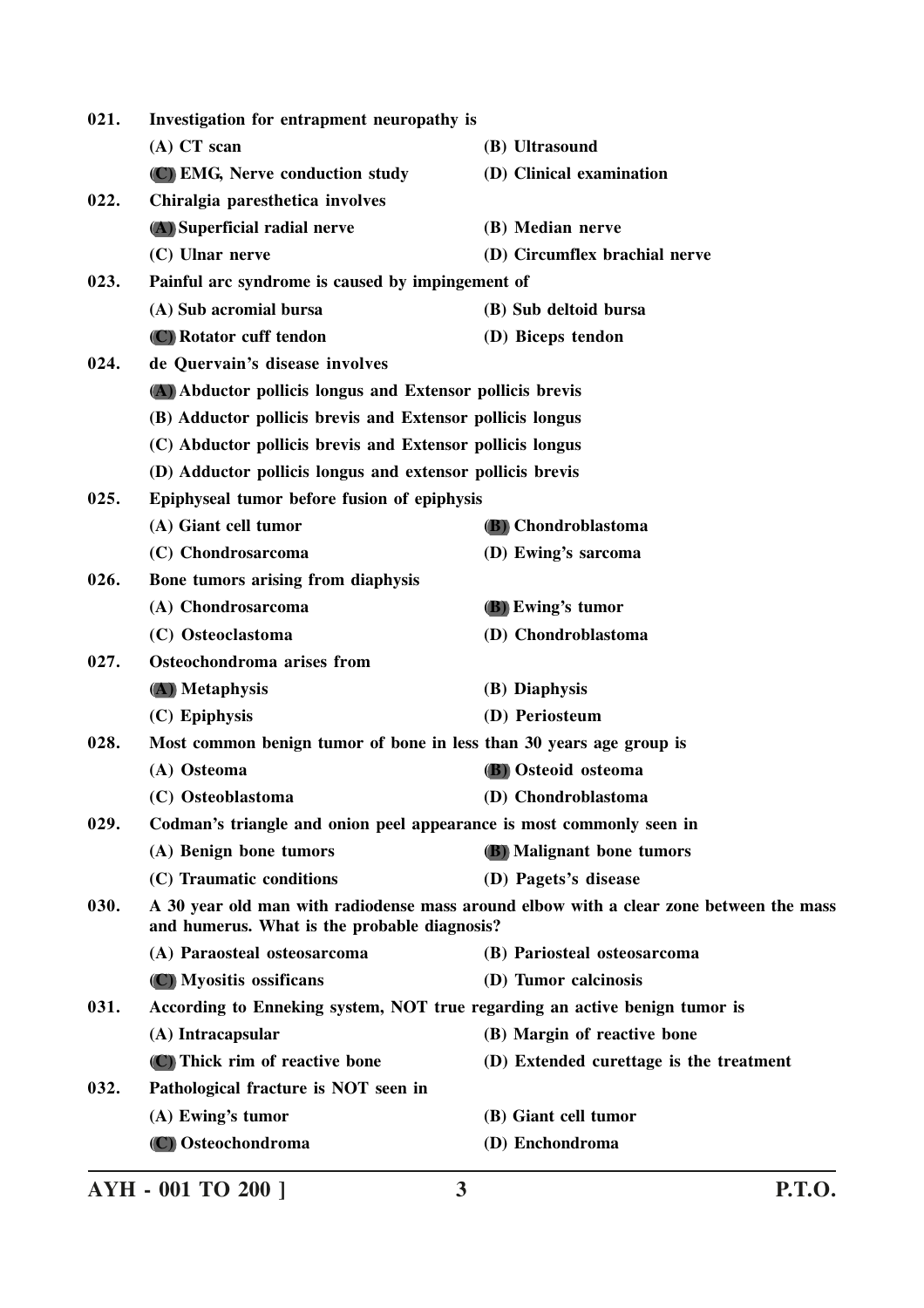**033. Osteosarcoma occurs in**

**(A) Osteoma (B) Osteoporosis**

**(C) Osteomalacia (D) Osteitis deformans**

**034. The most common tumor of the small bones of thehands and feet is:**

- **(A) Enchondroma (B) Osteochondroma**
- **(C) Osteoclastoma (D) Cancellous osteoma**
- **035. A 20-year-old male presented because of increasingpain in his left lower thigh. Examination revealed tenderfusiform thickening of the lower end of the femur with asmall effusion into the knee joint. The overlying skinwas warm and the seat of dilated veins but movementsof the knee were free and painless. X-ray examinationrevealed:**
	- **(A) Acute osteomyelitis of the lower end of the femur**
	- **(B) Brodie's abscess**
	- **(C) Bone sarcoma**

**(D) Parosteal fibrosarcomae. Ewing's tumor**

- **036. Nidus is seen in**
	- **(A) Osteosarcoma (B) Osteoid osteoma**
	- **(C) Ewing's sarcoma (D) Chondroblastoma**

- **037. A 60-year-old male with 3 months history of severeback-ache anemia and loss of weight, developed severegirdle pains with weakness of the lower limbs.Examination revealed low grade fever with markedtenderness over the spine, ribs, sternum, skull andpelvic bones. X-ray examination of the skeletonrevealed multiple punched out defects without any newbone formation. The most probable diagnosis is:**
	- **(A) Bone metastases from an occult primary**
	- **(B) Multiple myeloma**
	- **(C) Osteitis fibrosa cystica**
	- **(D) Hand Schuller-Christian's disease**
- **038. Pain in osteoid osteoma is specifically relieved by**

| (A) Salicylates | (B) Narcotic analgesics                                              |
|-----------------|----------------------------------------------------------------------|
|                 | $(\mathbf{D} \setminus \mathbf{C} \mathbf{I} \mathbf{E} \mathbf{I})$ |

- **(C) Radiation (D) Splinting**
- **039. A child is diagnosed with osteosarcoma based on sunray appearance seen on X-Ray. This is because of**
	- **(A) Calcification along the periosteum (B) Calcification along the blood vessels**
	- **(C) Periosteal reaction (D) Soft tissue invasion**

**040. What is the most common site of osteosarcoma?**

- **(A) Lower end of femur (B) Upper end of humerus**
- **(C) Lower end of tibia (D) Upper end of femur**

**041. Management plan for osteosarcoma of lower end of femur must include**

- **(A) Radiotherapy + amputation + chemotherapy**
- **(B) Surgery alone**
- **(C) Chemotherapy + limb salvage therapy**
- **(D) Chemotherapy + radiotherapy**

**AYH - 001 TO 200 ] 4 [Contd.**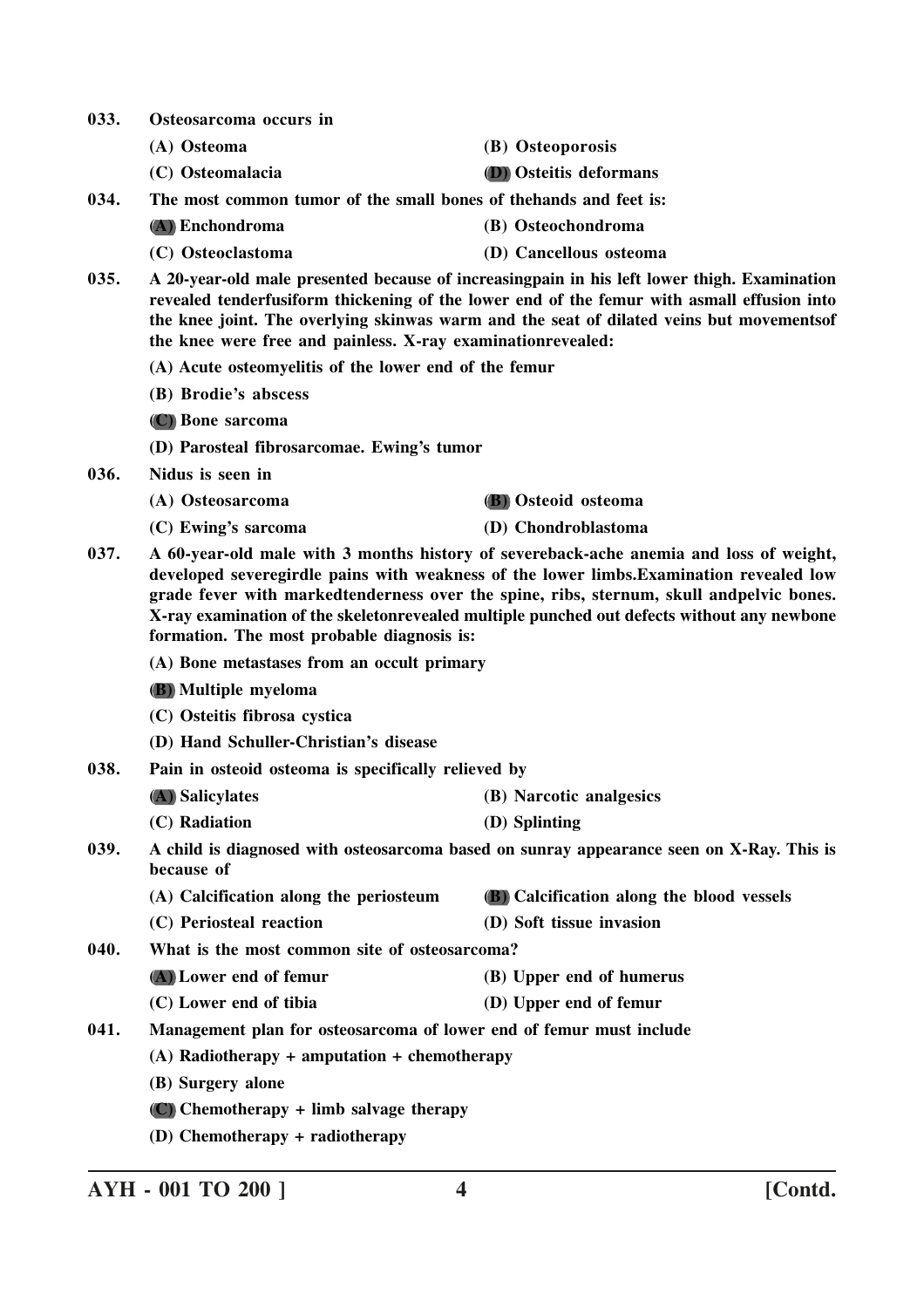| 042. | Calcification in osteosarcoma is due to                                    |                                                                                             |
|------|----------------------------------------------------------------------------|---------------------------------------------------------------------------------------------|
|      | (A) High calcium in blood                                                  | <b>(B)</b> Bone matrix                                                                      |
|      | (C) Osteoblasts                                                            | (D) High calcitonin                                                                         |
| 043. | Pulsating bone tumor is                                                    |                                                                                             |
|      | (A) Chondroma                                                              | (B) Ewing's sarcoma                                                                         |
|      | (C) Osteoclastoma                                                          | (D) Osteosarcoma                                                                            |
| 044. | Osteoid osteoma consists of                                                |                                                                                             |
|      | (A) Osteoblasts                                                            | (B) Osteoclasts                                                                             |
|      | (C) Both of the above                                                      | (D) None of the above                                                                       |
| 045. | True about hereditary osteochondromatosis                                  |                                                                                             |
|      | (A) Occur mainly in neonates                                               | <b>(B)</b> Occur in first decade                                                            |
|      | (C) Does not until 4-6 years                                               | (D) Occur after puberty                                                                     |
| 046. | The signs of malignant transformation in osteochondroma are all except     |                                                                                             |
|      | $(A)$ Pain                                                                 | (B) Weight loss                                                                             |
|      | (C) Increase in size                                                       | (D) Increase in thickness of cartilage size                                                 |
| 047. | What is seen in Mafucci Syndrome?                                          |                                                                                             |
|      | (A) Enchondromas with hemangioma                                           |                                                                                             |
|      | (B) Hemangiomas and limb hyperplasia                                       |                                                                                             |
|      | (C) Hemangioma and capillary malformation                                  |                                                                                             |
|      | (D) Hemangiomas and precocious malformation                                |                                                                                             |
| 048. | <b>Ollier's Disease is</b>                                                 |                                                                                             |
|      | (A) Osteochondromatosis                                                    | (B) Multiple enchondromatosis                                                               |
|      | (C) Metaphyseal dysplasia                                                  | (D) Osteopetrosis                                                                           |
| 049. | lesion. Diagnosis is                                                       | A 8 year old child present with fracture of humerus after trivial injury, X-Ray shows lytic |
|      | (A) Osteoclastoma                                                          | (B) Osteomyelitis                                                                           |
|      | (C) Simple Bone Cyst                                                       | (D) Aneursymal bone cyst                                                                    |
| 050. | Histological features of Unicameral Bone cyst include                      |                                                                                             |
|      | (A) Blood filled cavities                                                  | (B) Endpthelial lining                                                                      |
|      | (C) Fibrous tissue lining the cystic cavity                                | (D) Single cavity with connective tissue lining                                             |
| 051. | Fallen leaf sign is seen in                                                |                                                                                             |
|      | (A) Aneurysmal bone cyst                                                   | (B) Simple bone cyst                                                                        |
|      | (C) Ostersarcoma                                                           | (D) Osteoclastoma                                                                           |
| 052. | femur. X-Ray shows soap bubble appearance. What is the probable diagnosis? | A 20 year old female presents with eccentric cystic expansile growth from metaphysic of     |
|      | (A) Aneurysmal bone cyst                                                   | (B) Osteochondroma                                                                          |
|      | (C) Osteosarcoma                                                           | (D) Osteoclastoma                                                                           |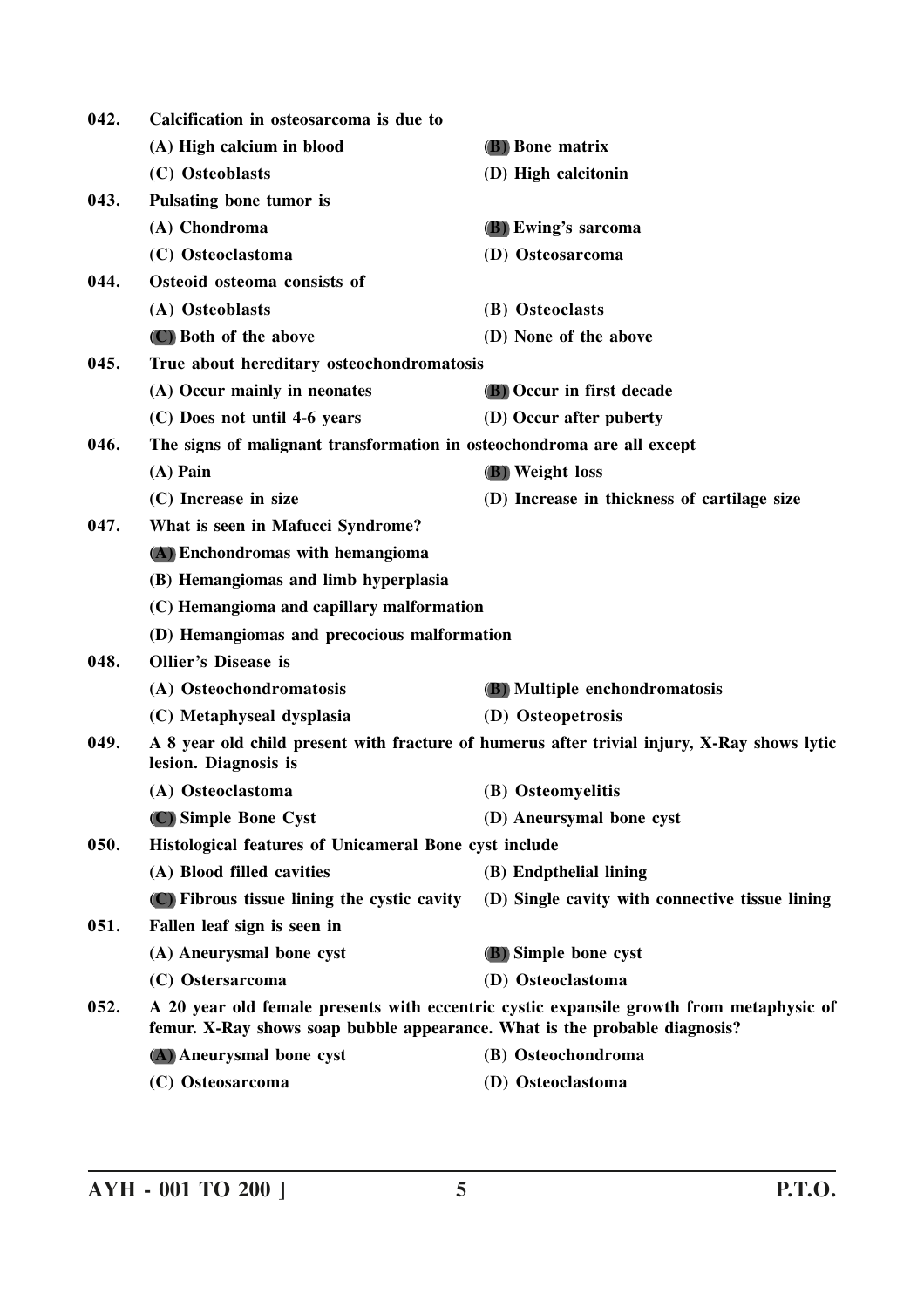| 053. | The malignant component of GCT is             |                                                     |
|------|-----------------------------------------------|-----------------------------------------------------|
|      | (A) Giant cells                               | (B) Mononuclear cells                               |
|      | $(C)$ Both $(A)$ and $(B)$                    | (D) None of the above                               |
| 054. | Small round cell tumor is                     |                                                     |
|      | (A) Rhabdomyosarcoma                          | (B) Ewing's sarcoma                                 |
|      | (C) Secondaries                               | (D) Chondrosarcoma                                  |
| 055. | Cloacae is present in :                       |                                                     |
|      | (A) Sequestrum                                | (B) Involucrum                                      |
|      | (C) Normal bone                               | (D) Myositis                                        |
| 056. | Brodie's abscess is:                          |                                                     |
|      | (A) Acute osteomyelitis                       | (B) Chronic osteomyelitis                           |
|      | (C) Subacute osteomyelitis                    | (D) Septic arthritis                                |
| 057. | Salmonella osteomyelitis is common in :       |                                                     |
|      | (A) I/V drug addicts                          | $(B)$ HIV                                           |
|      | (C) Pregnancy                                 | (D) Sickle cell disease                             |
| 058. | All are components of SAPHO syndrome except:  |                                                     |
|      | (A) Osteitis                                  | (B) Acne                                            |
|      | (C) Synovitis                                 | (D) Hypertension                                    |
| 059. | Tom smith arthritis is:                       |                                                     |
|      | (A) Tubercular involvement of hip joint       | (B) Tubercular involvement of knee joint            |
|      | (C) Syphlitic involvement of hip joint        | <b>D</b> ) Septic arthritis of hip joint in infants |
| 060. | Septic arthritis is diagnosed by:             |                                                     |
|      | $(A)$ X rays                                  | (B) Joint aspiration                                |
|      | $(C)$ USG                                     | (D) MRI                                             |
| 061. | Bony ankylosis occurs following:              |                                                     |
|      | (A) Tuberculosis                              | <b>(B)</b> Septic arthritis                         |
|      | (C) Gouty arthritis                           | (D) Behcet's syndrome                               |
| 062. | Infection of ulnar bursa , which is positive: |                                                     |
|      | (A) Chvostek's sign                           | (B) Kanavel's sign                                  |
|      | (C) Gower's sign                              | (D) Tinel's sign                                    |
| 063. | Most common complication of felon is:         |                                                     |
|      | (A) Osteomyelitis                             | (B) Subungual hematoma                              |
|      | (C) Septic arthritis                          | (D) None of the above                               |
| 064. | Pulp space infection is painful due to:       |                                                     |
|      | (A) Rich blood supply                         | (B) Rich nerve supply                               |
|      | (C) Small bone -phalanx                       | (D) Dense fibrous tissue                            |
| 065. | Tuberculosis of bone is characterized by:     |                                                     |
|      | (A) Paucibacillary and hematogenous           | (B) Multibacillary and hematogenous                 |
|      | (C) Multibacillary and lymphatogenous         | (D) Paucibacillay and lymphatogenous                |
|      |                                               |                                                     |

**AYH - 001 TO 200 ] 6 [Contd.**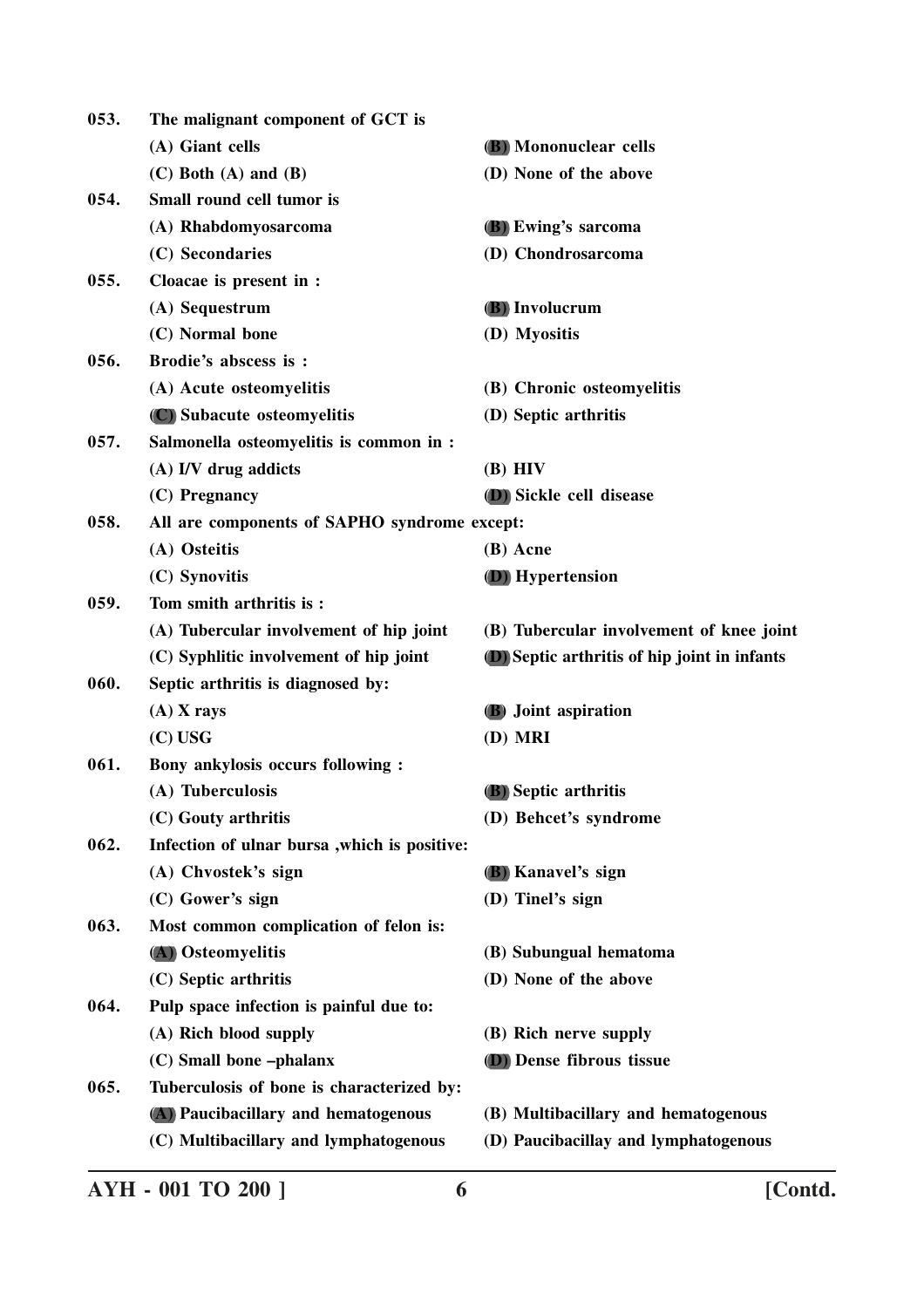| 066. | Complication of advance TB arthritis is:                               |                                               |
|------|------------------------------------------------------------------------|-----------------------------------------------|
|      | (A) Bony ankylosis                                                     | <b>(B)</b> Fibrous ankylosis                  |
|      | (C) Normal healing                                                     | (D) Charcot's joint                           |
| 067. | The treatment of acute septic synovitis includes the following except: |                                               |
|      | (A) Massive antibiotics                                                | (B) Splintage in the position of function     |
|      | (C) Aspiration and antibiotic injection                                | <b>D</b> ) Excision and Winnett Orr-treatment |
| 068. | Hong Kong operation is done for :                                      |                                               |
|      | (A) Leprosy                                                            | <b>(B)</b> Tuberculosis                       |
|      | (C) Osteomyelitis                                                      | (D) Septic arthritis                          |
| 069. | True about genu valgum                                                 |                                               |
|      | (A) known as knock knee                                                | (B) pathological condition                    |
|      | (C) both physiological and pathological                                | (D) same as bow-legs                          |
| 070. | Q angle increased in ?                                                 |                                               |
|      | (A) patellar subluxation                                               | (B) genu varum                                |
|      | (C) femoral anteflexion                                                | (D) medial positioning tibial tuberosity      |
| 071. | Blounts disease is characterized by                                    |                                               |
|      | (A) genu valgum                                                        | <b>(B)</b> genu varum                         |
|      | (C) genu recurvatum                                                    | (D) meniscal injury                           |
| 072. | Congenital knee dislocation presents as                                |                                               |
|      | $(A)$ varus                                                            | (B) valgus                                    |
|      | (C) flexion                                                            | (D) hyperextension                            |
| 073. | Microfracture technique is carried out for                             |                                               |
|      | $(A)$ non union                                                        | (B) osteochondral defects                     |
|      | (C) tumors                                                             | (D) osteoporosis                              |
| 074. | commonest cause of loose bodies in joints                              |                                               |
|      | (A) tuberculous tenosynovitis                                          | (B) rheumatoid arthritis                      |
|      | (C) osteoarthritis                                                     | (D) osteochondritis dissecans                 |
| 075. | Pirani scoring is used for                                             |                                               |
|      | $(A)$ ctev                                                             | $(B)$ ddh                                     |
|      | (C) perthes disease                                                    | (D) slipped capital femoral epiphysis         |
| 076. | Ponsetti method is useful for ?                                        |                                               |
|      | (A) rickets                                                            | (B) blounts disease                           |
|      | $(C)$ CTEV                                                             | (D) congenital vertical talus                 |
| 077. | CTEV surgery after 2 years of age                                      |                                               |
|      | (A) Arthrodesis                                                        | (B) soft tissue release                       |
|      | (C) osteotomy                                                          | (D) no surgery                                |
| 078. | Tenotomy of which tendon is carried out in ponsetti method ?           |                                               |
|      | (A) Tibialis anterior                                                  | (B) Tibialis posterior                        |
|      | (C) Flexor halluces longus                                             | (D) Tendo Achilles                            |

**AYH - 001 TO 200 ] 7 P.T.O.**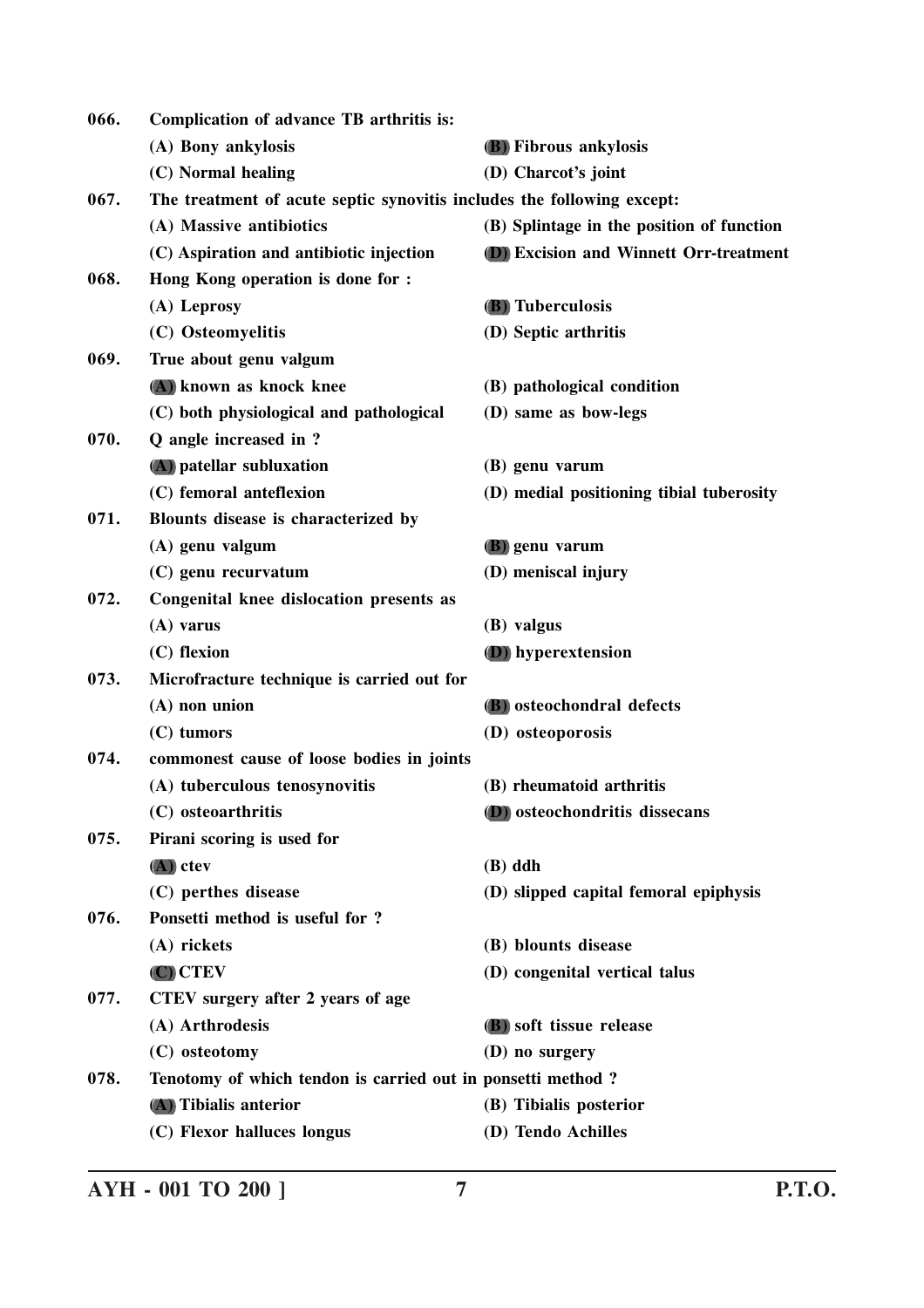| 079. | You are called to evaluate a patient following inadvertent IV contrast infiltration. The<br>technologist informs you that ~100 mL of iodinated contrast extravasated into the antecubital<br>fossa. Which of the following is the primary clinical concern? |                                   |
|------|-------------------------------------------------------------------------------------------------------------------------------------------------------------------------------------------------------------------------------------------------------------|-----------------------------------|
|      | (A) Compartment syndrome                                                                                                                                                                                                                                    | (B) Nephrogenic systemic fibrosis |
|      | (C) Contrast related renal dysfunction                                                                                                                                                                                                                      | (D) Vasospasm                     |
| 080. | Single step posteromedial release is known as                                                                                                                                                                                                               |                                   |
|      | (A) ponseti                                                                                                                                                                                                                                                 | (B) kite                          |
|      | (C) Cincinnati                                                                                                                                                                                                                                              | <b>D</b> ) turco                  |
| 081. | Rocker bottom foot is due to                                                                                                                                                                                                                                |                                   |
|      | (A) neural tube defect                                                                                                                                                                                                                                      | (B) malunited calcaneal fracture  |
|      | (C) horizontal talus                                                                                                                                                                                                                                        | (D) congenital vertical talus     |
| 082. | Which ligament is involved in pesplanus?                                                                                                                                                                                                                    |                                   |
|      | (A) spring ligament                                                                                                                                                                                                                                         | (B) deep transverse ligament      |
|      | (C) long and short plantar ligament                                                                                                                                                                                                                         | (D) deltoid ligament              |
| 083. | Dilwyn Evans procedure for CTEV is                                                                                                                                                                                                                          |                                   |
|      | $(A)$ 4-8 years                                                                                                                                                                                                                                             | $(B) > 12$ years                  |
|      | $(C)$ 2-4 years                                                                                                                                                                                                                                             | $(D)$ 8-12 years                  |
| 084. | Low viscosity of synovial fluid seen in all Except:                                                                                                                                                                                                         |                                   |
|      | (A) Gout                                                                                                                                                                                                                                                    | (B) Septic arthritis              |
|      | (C) Osteoarthritis                                                                                                                                                                                                                                          | (D) RA                            |
| 085. | Which joint is spared in RA                                                                                                                                                                                                                                 |                                   |
|      | $(A)$ MCP joint                                                                                                                                                                                                                                             | (B) DIP joint                     |
|      | $(C)$ PIP joint                                                                                                                                                                                                                                             | (D) Atlanto axial joint           |
| 086. | Herberden arthropathy affects                                                                                                                                                                                                                               |                                   |
|      | (A) Lumbar spine                                                                                                                                                                                                                                            | (B) Sacrailiac joint              |
|      | (C) Distal interphalangeal joint                                                                                                                                                                                                                            | (D) Knee joint                    |
| 087. | All are true about osteotomy except                                                                                                                                                                                                                         |                                   |
|      | (A) Correction can be achieved more than 30 degrees                                                                                                                                                                                                         |                                   |
|      | (B) Indicated in unicompartmental OA                                                                                                                                                                                                                        |                                   |
|      | (C) Performed through cancellous bone                                                                                                                                                                                                                       |                                   |
|      | (D) Recurrence is a long term complication                                                                                                                                                                                                                  |                                   |
| 088. | In gout, tophi is found in                                                                                                                                                                                                                                  |                                   |
|      | (A) Synovial fluid                                                                                                                                                                                                                                          | (B) Articular cartilage           |
|      | (C) Joint capsule                                                                                                                                                                                                                                           | (D) Skin                          |
| 089. | Calcification of menisci is seen in                                                                                                                                                                                                                         |                                   |
|      | (A) Acromegaly                                                                                                                                                                                                                                              | (B) Pseudogout                    |
|      | (C) Renal failure                                                                                                                                                                                                                                           | (D) Hyperparathyroidism           |
| 090. | Chondrocalcinosis is seen in                                                                                                                                                                                                                                |                                   |
|      | (A) Rickets                                                                                                                                                                                                                                                 | (B) Hypervitaminosis D            |
|      | (C) Ochronosis                                                                                                                                                                                                                                              | (D) Hypoparathyroidism            |
|      |                                                                                                                                                                                                                                                             |                                   |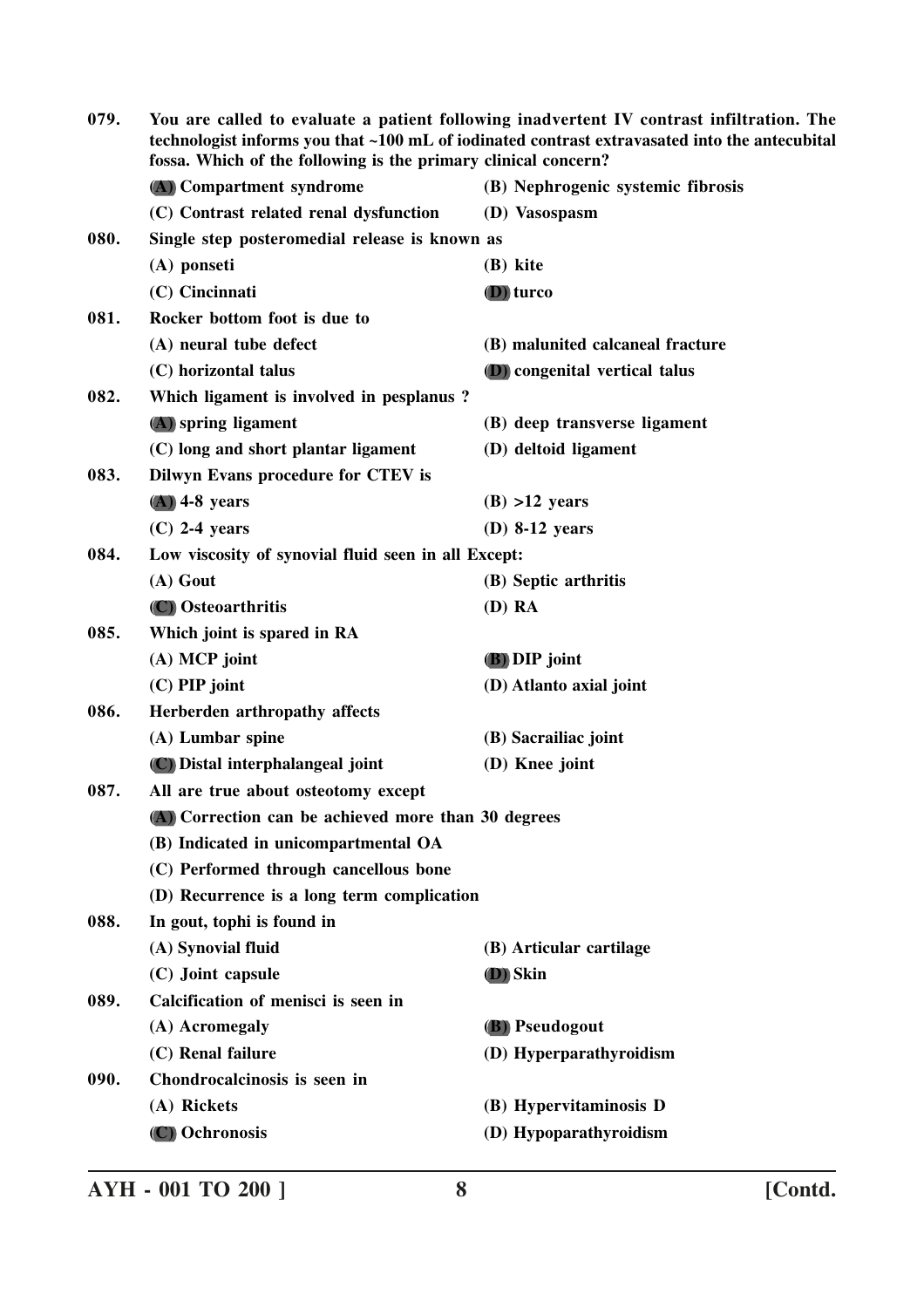| 091. | The change seen in vertebral columns of Ochronosis is                               |                                                                                           |
|------|-------------------------------------------------------------------------------------|-------------------------------------------------------------------------------------------|
|      | (A) Increased disc space                                                            | (B) Bamboo spine                                                                          |
|      | (C) Calcification of intervertebral disc                                            | (D) None of the above                                                                     |
| 092. | Increased alkaline phosphatase is seen in                                           |                                                                                           |
|      | (A) Osteoporosis                                                                    | (B) Multiple myeloma                                                                      |
|      | (C) Paget's disease                                                                 | (D) Osteolytic metastasis                                                                 |
| 093. | ultrasound guidance?                                                                | Which of the following is an advantage of performing a biopsy of a soft tissue mass under |
|      | (A) Allows for the shortest passage of the needle to the target                     |                                                                                           |
|      | (B) Eliminates the need for conscious sedation                                      |                                                                                           |
|      | (C) Areas of vascularity and viable tissue can be assessed throughout the procedure |                                                                                           |
|      | (D) Allows for use of a smaller gauge biopsy needle                                 |                                                                                           |
| 094. | Drug induced osteomalacia is known to be associated with the use of                 |                                                                                           |
|      | (A) Steroids                                                                        | (B) Heparin                                                                               |
|      | (C) Phenytoin                                                                       | (D) Gentamicin                                                                            |
| 095. | Osteotomy in rickets is done after                                                  |                                                                                           |
|      | (A) Calcium becomes normal                                                          | (B) ALP is normal                                                                         |
|      | (C) Healing of growth plate                                                         | (D) knee movement is normal                                                               |
| 096. | The X ray finding seen in osteomalacia are all except                               |                                                                                           |
|      | (A) Loozer's zone                                                                   | (B) Biconcave vertebrae                                                                   |
|      | (C) Absence of pathological fracture                                                | (D) Trefoil pelvis                                                                        |
| 097. | Wimberger's ring is seen in                                                         |                                                                                           |
|      | (A) Haemophilia                                                                     | (B) Paget's disease                                                                       |
|      | (C) Syphilis                                                                        | <b>D</b> ) Scurvy                                                                         |
| 098. | Osteoporosis is caused by all except                                                |                                                                                           |
|      | (A) Fluorosis                                                                       | (B) Hypogonadism                                                                          |
|      | (C) Hyperthyroidism                                                                 | (D) Hyperparathyroidism                                                                   |
| 099. | Gold standard for diagnosis for osteoporosis                                        |                                                                                           |
|      | (A) DEXA                                                                            | (B) Single beam densitometry                                                              |
|      | (C) Quantitative computed tomography                                                | (D) Bone histomorphometric                                                                |
| 100. | Most common site of osteoporotic fracture                                           |                                                                                           |
|      | (A) Humerus                                                                         | <b>(B)</b> Vertebrae                                                                      |
|      | (C) Scapula                                                                         | (D) Flat bones                                                                            |
| 101. | <b>Myodesis means</b>                                                               |                                                                                           |
|      | (A) suturing muscle to bone                                                         | (B) suturing muscle to tendon                                                             |
|      | (C) suturing muscle to muscle                                                       | (D) none of above                                                                         |
| 102. | In elderly (50-75 years) most common cause of amputation is                         |                                                                                           |
|      | $(A)$ trauma                                                                        | (B) peripheral vascular disease                                                           |
|      | (C) tumours                                                                         | (D) none of above                                                                         |
|      |                                                                                     |                                                                                           |

**AYH - 001 TO 200 ] 9 P.T.O.**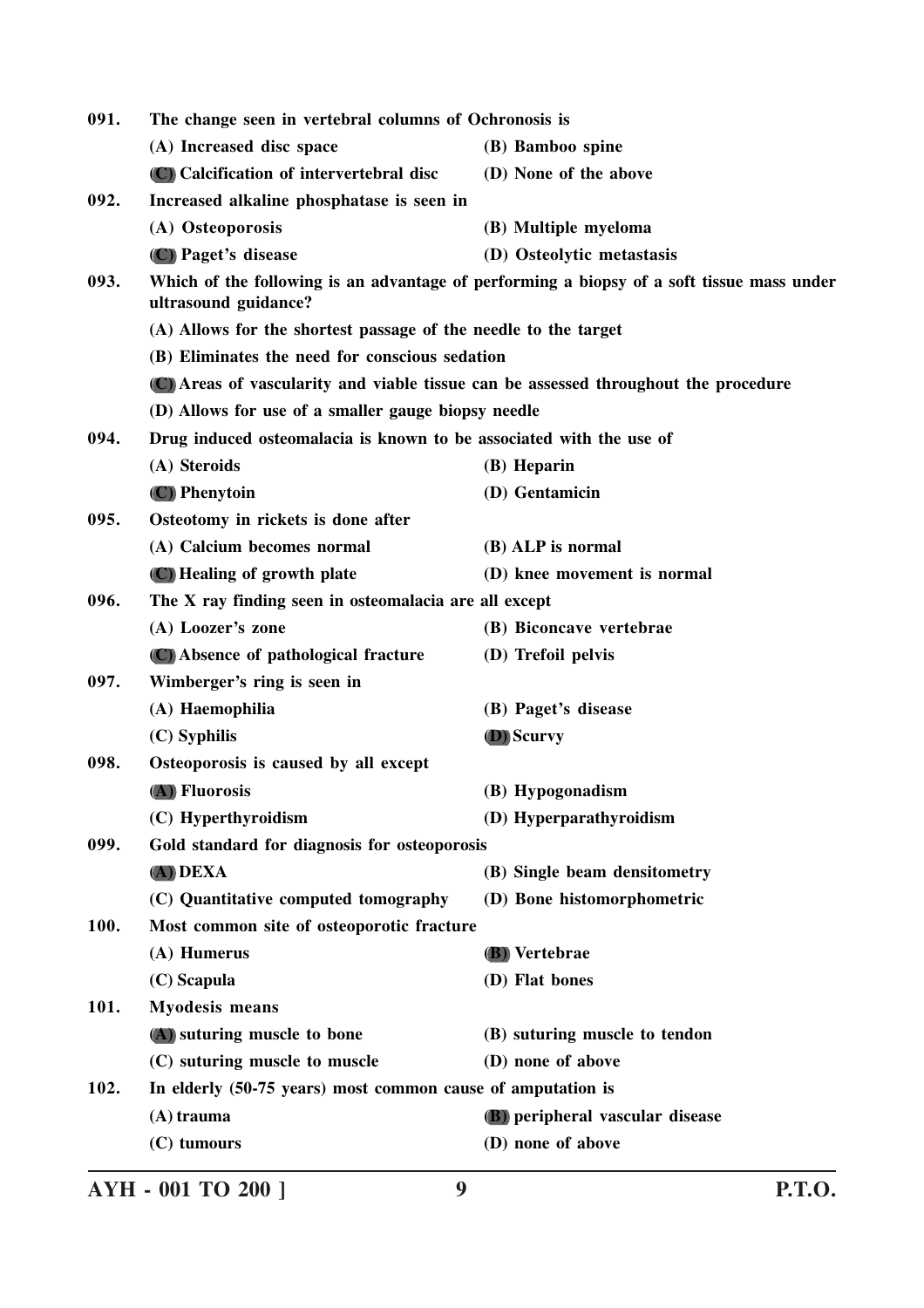| 103. | Cauda equina lesion is                                                    |                                |  |
|------|---------------------------------------------------------------------------|--------------------------------|--|
|      | (A) Lower motor lesion                                                    | (B) Upper motor lesion         |  |
|      | (C) Cerebellar lesion                                                     | (D) All of the above           |  |
| 104. | Hyperbaric 02 is useful in                                                |                                |  |
|      | (A) Aerobic infection                                                     | <b>(B)</b> Anaerobic infection |  |
|      | (C) Viral infection                                                       | (D) None of the above          |  |
| 105. | Best source of bone graft for an infant is                                |                                |  |
|      | $(A)$ Father                                                              | (B) Mother                     |  |
|      | (C) Brother                                                               | (D) Sister                     |  |
| 106. | Osgood Schlater's disease is osteochondritis is                           |                                |  |
|      | (A) Scaphoid                                                              | (B) Femoral head               |  |
|      | (C) Tibial tuberosity                                                     | (D) Calcaneum                  |  |
| 107. | Senile osteoporosis radiologically manifest _____ % of skeleton has lost  |                                |  |
|      | (A) $25\%$                                                                | (B) $30\%$                     |  |
|      | $\left(\mathbb{C}\right)$ 40%                                             | (D) $80\%$                     |  |
| 108. | Tissue most sensitive to radiation is                                     |                                |  |
|      | (A) Osteoblast                                                            | (B) Cartilage                  |  |
|      | $(C)$ Epiphysis                                                           | (D) Metaphysis                 |  |
| 109. | Clutton's joints refers to which of the following                         |                                |  |
|      | (A) Acutely inflamed joint in Gouty arthritis                             |                                |  |
|      | (B) Swollen and stiff joint in O.A.                                       |                                |  |
|      | (C) Joint with haemarthrosis                                              |                                |  |
|      | (D) Joint with effusion in congenital syphilis                            |                                |  |
| 110. | Prolonged immobilization does not produce                                 |                                |  |
|      | (A) Kidney stone                                                          | <b>(B)</b> Gall stones         |  |
|      | (C) Osteopprosis                                                          | (D) Stiffness of joints        |  |
| 111. | Normal tuber angle is adult is roughly.                                   |                                |  |
|      | $(A)$ 20 degree                                                           | $(B)$ 30 degree                |  |
|      | $(C)$ 40 degree                                                           | $(D)$ 50 degree                |  |
| 112. | <b>Bone</b> is                                                            |                                |  |
|      | (A) Mesodermal in origin                                                  | (B) Endodermal in origin       |  |
|      | (C) Ectodermal in origin                                                  | (D) None of the above is true  |  |
| 113. | <b>Fabella</b> is                                                         |                                |  |
|      | (A) Same as fibula                                                        | (B) A sesamoid bone            |  |
|      | (C) Fracture of condyle of                                                | (D) none of the above          |  |
| 114. | Apart from tibia which other bone can develop congenital pseudo arthrosis |                                |  |
|      | (A) Clavicle                                                              | (B) Humerus                    |  |
|      | $(C)$ Femur                                                               | (D) All of the above           |  |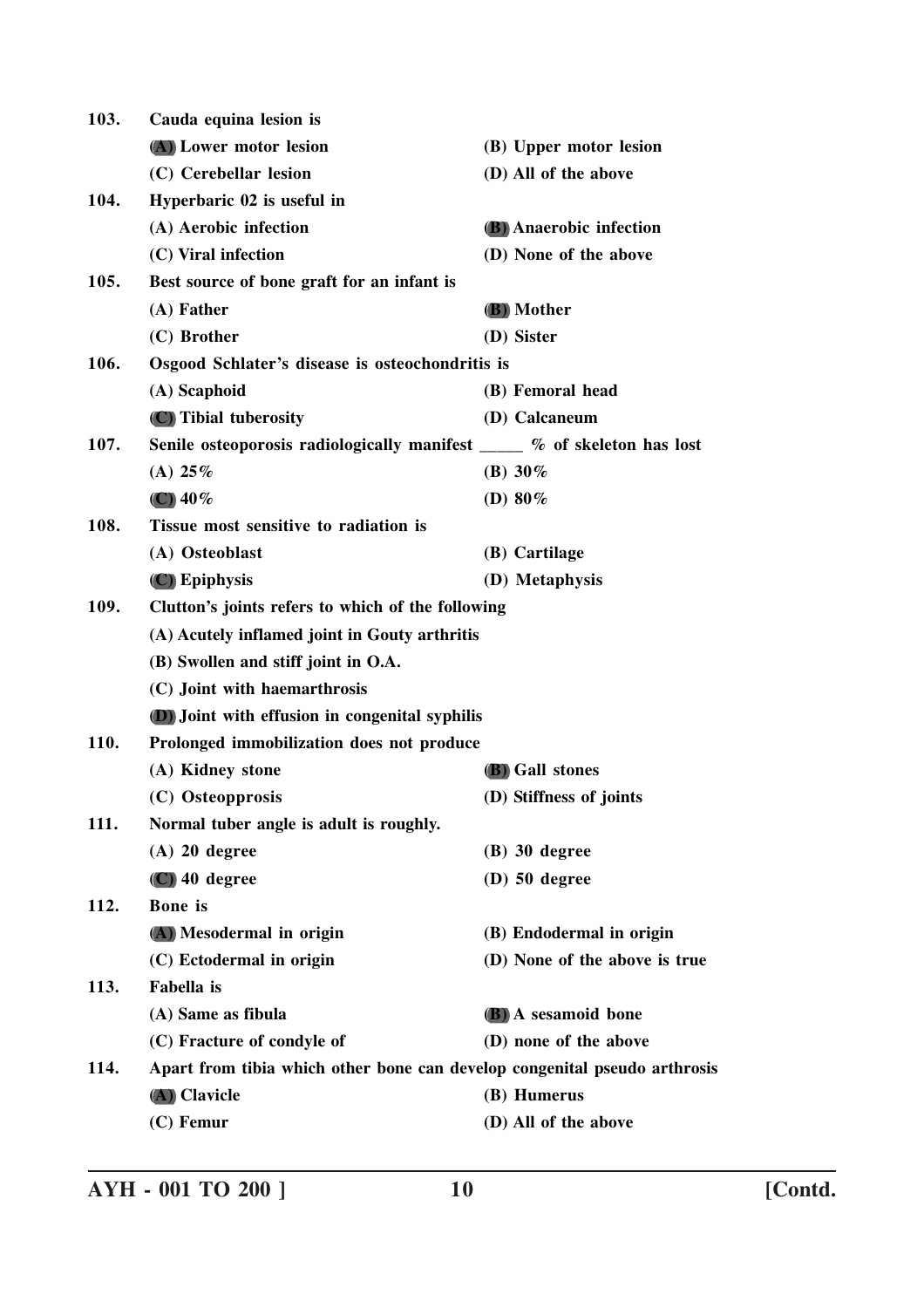| 115. | Achondroplasia occurs due to                                               |                                                                                           |
|------|----------------------------------------------------------------------------|-------------------------------------------------------------------------------------------|
|      | (A) Defect in collagen formation                                           | (B) Defect in endochondral ossification                                                   |
|      | (C) Defect in enzyme metabolism                                            | (D) None of above                                                                         |
| 116. | Which of these most commonly used Isotopes for radioneuceid bone scanning. |                                                                                           |
|      | $(A)$ Ga.                                                                  | (B) I 131                                                                                 |
|      | (C) TC 99                                                                  | $(D)$ Sr, 85                                                                              |
| 117. | Who made the Ist prosthesis to replace femoral head.                       |                                                                                           |
|      | (A) Moore                                                                  | (B) Thompson                                                                              |
|      | (C) Judet                                                                  | (D) Smith-Peterson                                                                        |
| 118. | The term ORTHOPAEDICS was coined by                                        |                                                                                           |
|      | (A) Hung Owen Thomas                                                       | (B) Thomas Bryant                                                                         |
|      | (C) Sir Robert Jones                                                       | (D) Nicholas Andrey                                                                       |
| 119. | Wimberger's ring is seen in                                                |                                                                                           |
|      | (A) Haemophelia                                                            | (B) Paget's disease                                                                       |
|      | $(C)$ Syphilis                                                             | <b>D</b> ) Scurvy                                                                         |
| 120. | Osteotomy in rickets is done after                                         |                                                                                           |
|      | (A) Calcium becomes normal                                                 | (B) ALP is normal                                                                         |
|      | (C) Healing of growth plate                                                | (D) knee movement is normal                                                               |
| 121. | Drug induced osteomalacia is known to be associated with the use of        |                                                                                           |
|      | (A) Steroids                                                               | (B) Heparin                                                                               |
|      | (C) Phenytoin                                                              | (D) Gentamicin                                                                            |
| 122. | Increased alkaline phosphatase is seen in                                  |                                                                                           |
|      | (A) Osteoporosis                                                           | (B) Multiple myeloma                                                                      |
|      | (C) Paget's disease                                                        | (D) Osteolytic metastasis                                                                 |
| 123. | femoral epiphysis is:                                                      | The essential examination of the hip in order to clinch the diagnosis of chronic slipped  |
|      | (A) Measuring for shortening of the leg.                                   | (B) Palpation of the femoral head.                                                        |
|      | $(C)$ A-P plain x-ray view of the hip.                                     | (D) Lateral x-ray view of the hip.                                                        |
| 124. | The average duration of Perthes' disease is:                               |                                                                                           |
|      | $(A)$ 1-2 years.                                                           | (B) 3- 4 years.                                                                           |
|      | $(C)$ 1 month $-6$ months.                                                 | $(D)$ 6 months - 1 year.                                                                  |
| 125. | First bone to ossify in foetal life is:                                    |                                                                                           |
|      | (A) Femur.                                                                 | (B) Tibia.                                                                                |
|      | (C) Clavicle.                                                              | (D) Sternum.                                                                              |
| 126. |                                                                            | Spontaneous bleeding into joints in haemophilia occurs when factor VI level is less than: |
|      | (A) $50\%$ .                                                               | (B) $25\%$ .                                                                              |
|      | (C) $10\%$ .                                                               | $(D)$ 5%.                                                                                 |
| 127. | Stenosing tenovaginitis commonly affects:                                  |                                                                                           |
|      |                                                                            |                                                                                           |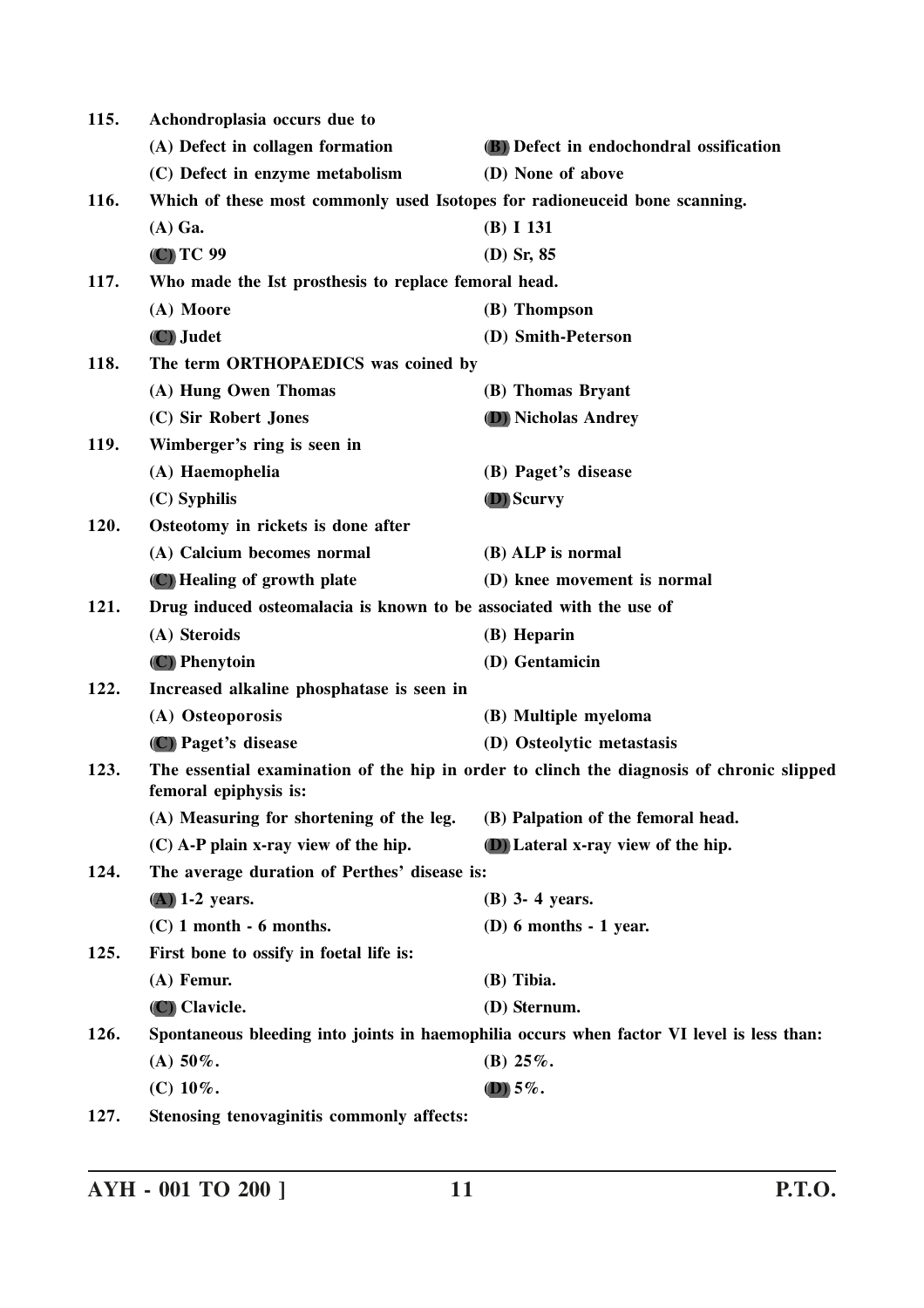- **(A) Abductor pollicis. (B) Flexor pollicis longus.**
- **(C) Opponens pollicis. (D) All of the above.**
- **128. The most severe growth disturbance results from which of the following types of epiphyseal injuries:**
	- **(A) Separation of the epiphysis at the metaphyseal side of the epiphyseal plate**
	- **(B) Crashing injuries compressing the epiphyseal plate without displacement**
	- **(C) Intra-articular fracture involving the articular cartilage epiphysis and epiphyseal plate**
	- **(D) Intra-articular fracture extending from the joint surface through the epiphysis and epiphyseal plate to the metaphysic**
- **129. The correct treatment of traumatic myositis ossificans is by:**
	- **(A) Prolonged immobilization (B) Active exercises**
	- **(C) Passive stretching and massage (D) Both (A) and (B)**
- **130. Recurrent dislocations of shoulder joint are best treated by:**
	- **(A) Hippocrates' method of closed reduction**
	- **(B) Kocher's manipulation**
	- **(C) Modified Milch's manoevre**
	- **(D) Open reduction**
- **131. Fractures of the shaft of the humerus are best treated by:**
	- **(A) Closed reduction and shoulder spica**
	- **(B) Continuous skeletal traction**
	- **(C) Open reduction and internal fixation with plate**
	- **(D) Hanging plaster cast**
- **132.** An elderly  $\overleftrightarrow{\phantom{\text{a}}\smile}$  sustained Colles' fracture which was properly treated. However, she developed **severe pain & stiffness of the wrist with coldness and cyanosis of the hand. X-ray examination revealed diffuse decalcification of the bones. She proved to be suffering from:**
	- **(A) Causalgia (B) Tuberculous arthritis of wrist joint**
	- **(C) Traumatic tenosynovitis (D) Sudek's atrophy**
- **133. Tear of the meniscus of the knee result from which of the following strain:**
	- **(A) Hyperextension (B) Abduction**
	- **(C) Combined flexion and rotation (D) Rotation**
- **134. In a football game, an athlete felt severe pain in his Rt knee while turning to the left side with the joint flexed and taking the body weight. Soon after, the joint became swollen and painful but recovery followed rest for 3 weeks. Thereafter, the patient suffered from recurrent locking with pain and a feeling of "giving way" in the joint. The most probable diagnosis is:**
	- **(A) Solitary loose body (B) Fracture of the tibial spine**
	- **(C) Rupture of the medial ligament (D) Rupture of the medial semilunar cartilage**
- **135. Irregular epiphyseal line with calcifying periosteal haematoma found on X-ray examination is indicative of:**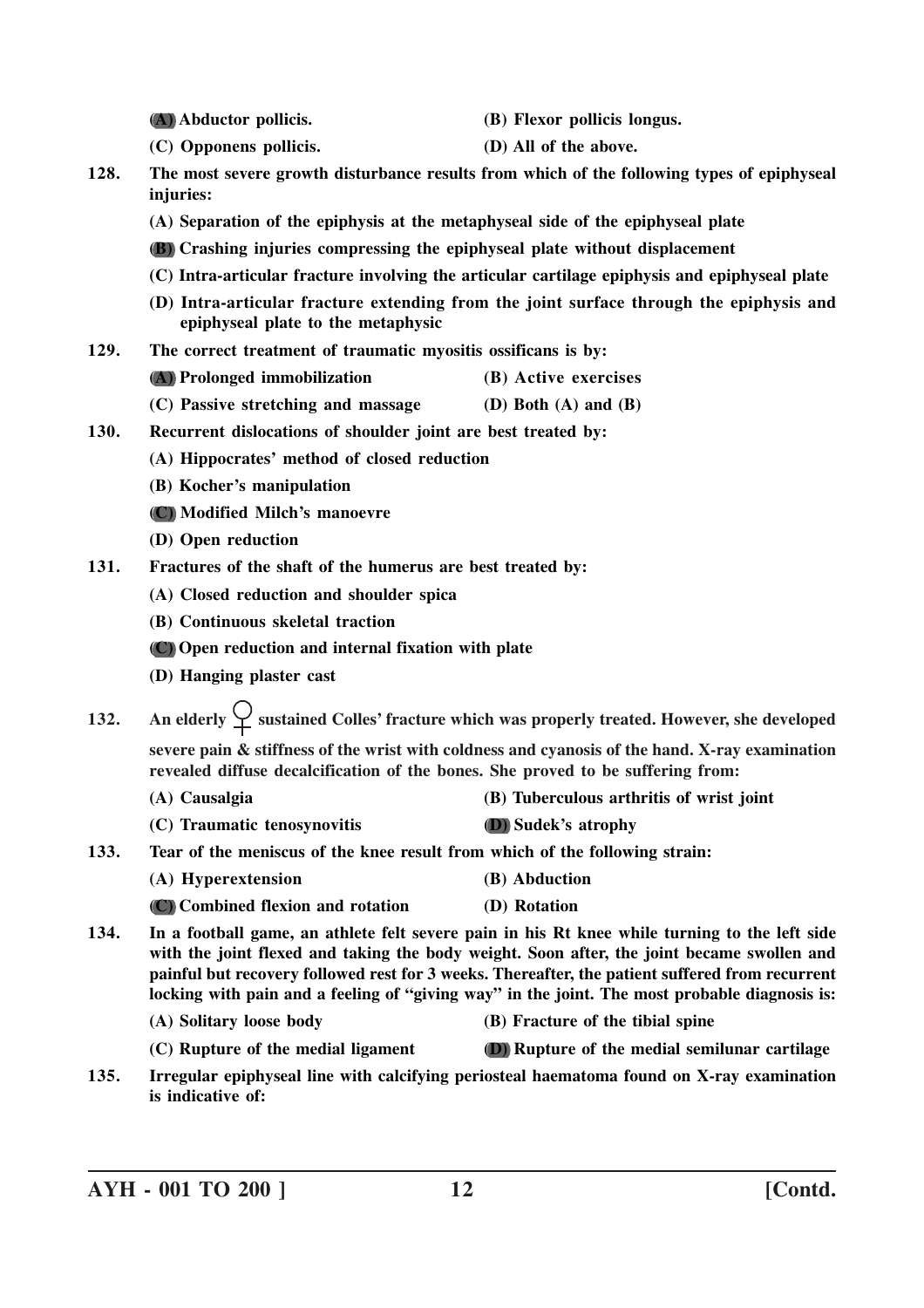|      | (A) Infantile rickets                                                                                                                          | (B) Scurvy                                                                                                                                                                                                                                                                                |  |
|------|------------------------------------------------------------------------------------------------------------------------------------------------|-------------------------------------------------------------------------------------------------------------------------------------------------------------------------------------------------------------------------------------------------------------------------------------------|--|
|      | (C) Hemophilia                                                                                                                                 | (D) Hypoparathyroidism                                                                                                                                                                                                                                                                    |  |
| 136. | Osteoporosis is a deficiency in:                                                                                                               |                                                                                                                                                                                                                                                                                           |  |
|      | (A) Calcium metabolism                                                                                                                         | <b>(B)</b> Calcium deposition                                                                                                                                                                                                                                                             |  |
|      | (C) Protein supporting tissue                                                                                                                  | (D) All of the above                                                                                                                                                                                                                                                                      |  |
| 137. | pattern?                                                                                                                                       | A 33-year-old male is involved in a road traffic accident sustaining a fracture dislocation of<br>the cervical spine. He has absent motor function, absent sensation and anal tone. The<br>bulbocavernous reflex is intact. Which of the following best describes this spinal cord injury |  |
|      | (A) Central cord syndrome.                                                                                                                     | (B) Incomplete spinal cord injury.                                                                                                                                                                                                                                                        |  |
|      | (C) Complete spinal cord injury.                                                                                                               | (D) Neurogenic shock.                                                                                                                                                                                                                                                                     |  |
| 138. | An MRI of a 32-year-old patient shows a left foraminal disc herniation of the L5-S1 disc.<br>Which of the following is unlikely to be present? |                                                                                                                                                                                                                                                                                           |  |
|      | (A) Left lateral foot numbness.                                                                                                                |                                                                                                                                                                                                                                                                                           |  |
|      | (B) Left extensor hallucis longus (EHL) weakness.<br>(C) Left dorsomedial foot numbness                                                        |                                                                                                                                                                                                                                                                                           |  |
|      |                                                                                                                                                |                                                                                                                                                                                                                                                                                           |  |
|      | (D) Left lateral calf numbness.                                                                                                                |                                                                                                                                                                                                                                                                                           |  |
| 139. | Traction injury to epiphysis of the vertebra is known as                                                                                       |                                                                                                                                                                                                                                                                                           |  |
|      | (A) Osgood schlatter's disease                                                                                                                 | (B) sinding Larsen syndrome                                                                                                                                                                                                                                                               |  |
|      | (C) scheurmann's disease                                                                                                                       | (D) severs disease                                                                                                                                                                                                                                                                        |  |
| 140. | The following is true for spondylolisthesis                                                                                                    |                                                                                                                                                                                                                                                                                           |  |
|      | $(A)$ slipping of S1 over L5                                                                                                                   | (B) posterior arch defect                                                                                                                                                                                                                                                                 |  |
|      | (C) congenital defect                                                                                                                          | (D) more in pregnancy                                                                                                                                                                                                                                                                     |  |
| 141. | Causes of painful limb are all except                                                                                                          |                                                                                                                                                                                                                                                                                           |  |
|      | (A) perthe's disease                                                                                                                           | (B) congenital coxa vara                                                                                                                                                                                                                                                                  |  |
|      | $(C)$ SCFE                                                                                                                                     | $(D)$ Tb hip                                                                                                                                                                                                                                                                              |  |
| 142. | SCFE is commonly seen in                                                                                                                       |                                                                                                                                                                                                                                                                                           |  |
|      | $(A)$ 1 <sup>st</sup> decade                                                                                                                   | $(B)$ 2 <sup>nd</sup> decade                                                                                                                                                                                                                                                              |  |
|      | $(C)$ 3 <sup>rd</sup> decade                                                                                                                   | (D) $4th decade$                                                                                                                                                                                                                                                                          |  |
| 143. | Coxa vara is found in                                                                                                                          |                                                                                                                                                                                                                                                                                           |  |
|      | (A) perthe's disease                                                                                                                           | $(B)$ Tb                                                                                                                                                                                                                                                                                  |  |
|      | (C) rickets                                                                                                                                    | (D) rheumatoid arthritis                                                                                                                                                                                                                                                                  |  |
| 144. | Most common cause of quadriceps femoris fibrosis                                                                                               |                                                                                                                                                                                                                                                                                           |  |
|      | (A) arthrogryposis                                                                                                                             | (B) trauma                                                                                                                                                                                                                                                                                |  |
|      | (C) repeated injections                                                                                                                        | (D) chronic osteomyelitis of femur                                                                                                                                                                                                                                                        |  |
| 145. | Formula of dry plaster of paris is                                                                                                             |                                                                                                                                                                                                                                                                                           |  |
|      | (A) CaSO4 $\frac{1}{2}$ H2O                                                                                                                    | (B) CaSO4 only                                                                                                                                                                                                                                                                            |  |
|      | (C) CaSO4 2H2O                                                                                                                                 | (D) CaSO4 5H2O                                                                                                                                                                                                                                                                            |  |
|      |                                                                                                                                                |                                                                                                                                                                                                                                                                                           |  |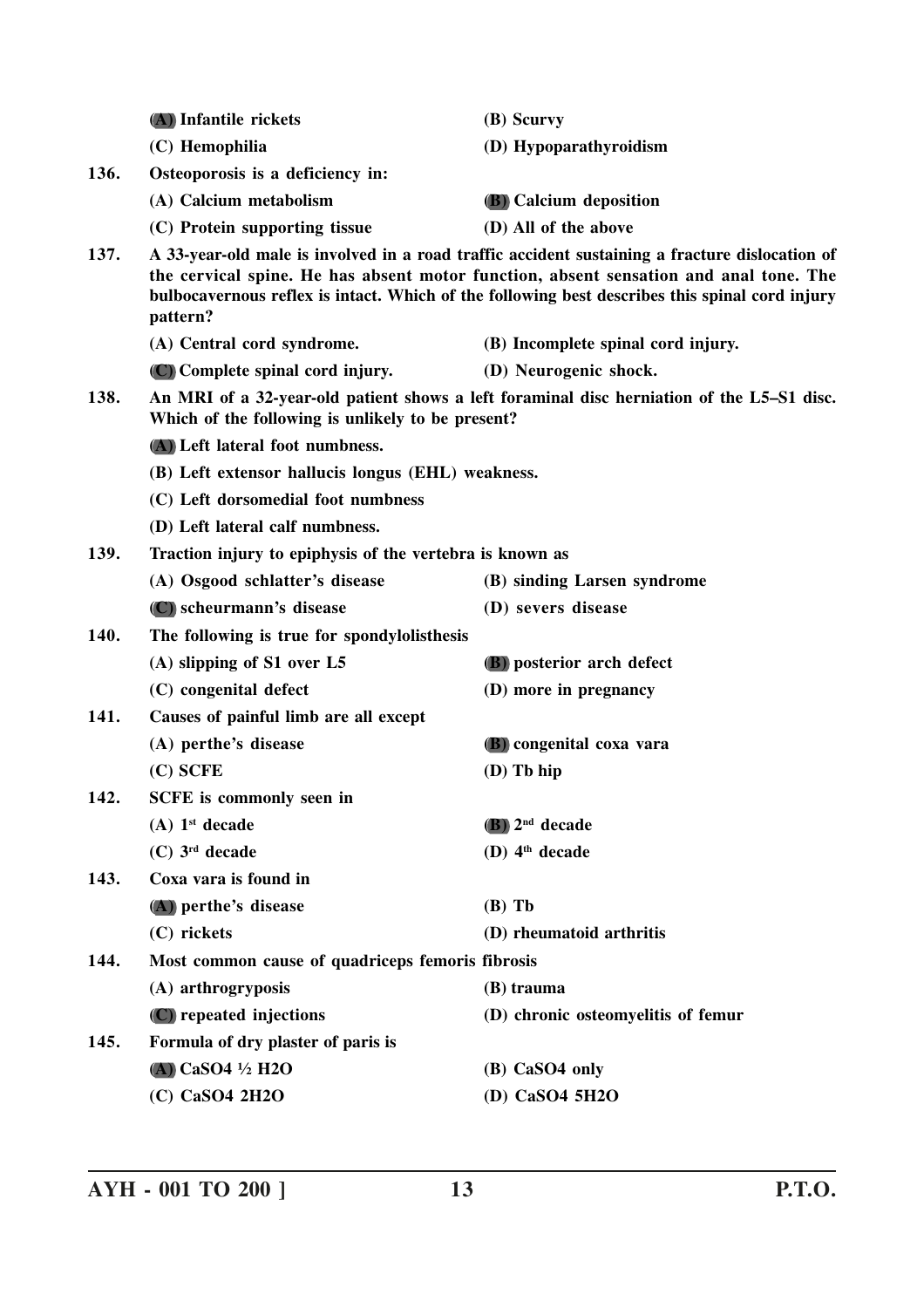| 146.<br>Myositis ossificans is most common around |                                                                              |                                      |  |
|---------------------------------------------------|------------------------------------------------------------------------------|--------------------------------------|--|
|                                                   | $(A)$ knee                                                                   | $(B)$ hip                            |  |
|                                                   | $(C)$ wrist                                                                  | <b>D</b> ) elbow                     |  |
| 147.                                              | Most important sign in VIC is                                                |                                      |  |
|                                                   | $(A)$ pain                                                                   | (B) pallor                           |  |
|                                                   | (C) numbness                                                                 | (D) obliteration of radial pulse     |  |
| 148.                                              | <b>VIC mostly involves</b>                                                   |                                      |  |
|                                                   | (A) flexor digitorum superficialis                                           | (B) pronator teres                   |  |
|                                                   | (C) flexor digitorum profundus                                               | (D) flexor carpi radialis longus     |  |
| 149.                                              | A recessive form of Osteogenesis imperfecta may closely resemble             |                                      |  |
|                                                   | (A) Alkaptonuria                                                             | (B) Cretinism                        |  |
|                                                   | (C) hypophosphatasia                                                         | (D) Homocystinuria                   |  |
| 150.                                              | Stellate ganglion block is mainly used for                                   |                                      |  |
|                                                   | (A) compound palmar ganglion                                                 | (B) de quervan's synovitis           |  |
|                                                   | (C) sudeck's osteodystrophy                                                  | (D) OA of CMC joint                  |  |
| 151.                                              | Dugas test is helpful for                                                    |                                      |  |
|                                                   | (A) dislocation of hip                                                       | (B) scaphoid fracture                |  |
|                                                   | (C) fracture NOF                                                             | (D) anterior dislocation of shoulder |  |
| 152.                                              | All are related to recurrent shoulder dislocation except                     |                                      |  |
|                                                   | (A) hill sachs lesion                                                        | (B) bankarts lesion                  |  |
|                                                   | $(C)$ lax capsule                                                            | <b>(D)</b> rotator cuff injury       |  |
| 153.                                              | Meyer's procedure is a method of treatment for                               |                                      |  |
|                                                   | (A) recurrent shoulder dislocation                                           | (B) habitual dislocation of patella  |  |
|                                                   | (C) congenital dislocation of hip                                            | (D) fracture neck of femur           |  |
| 154.                                              | Rotator cuff is composed of 4 of the following except                        |                                      |  |
|                                                   | (A) teres minor                                                              | (B) supraspinatus                    |  |
|                                                   | (C) infraspinatus                                                            | (D) teres major e. subscapularis     |  |
| 155.                                              | Anterior dislocation of shoulder is most commonly complicated by             |                                      |  |
|                                                   | (A) axillary artery injury                                                   | (B) circumflex nerve injury          |  |
|                                                   | (C) recurrent dislocation                                                    | (D) axillary nerve injury            |  |
| 156.                                              | Bennett's fracture is fracture dislocation of base of the _______ metacarpal |                                      |  |
|                                                   | $(A)$ 4 <sup>th</sup>                                                        | $(B)$ 3rd                            |  |
|                                                   | $(C)$ 2 <sup>nd</sup>                                                        | $(D)$ 1st                            |  |
| 157.                                              | Lower branch of brachial plexus injury leads to                              |                                      |  |
|                                                   | $(A)$ Erb's palsy                                                            | (B) Klumpke's palsy                  |  |
|                                                   | (C) Bell's palsy                                                             | (D) wrist drop                       |  |
| 158.                                              | Middle palmar space ends distally                                            |                                      |  |

**AYH - 001 TO 200 ] 14 [Contd.**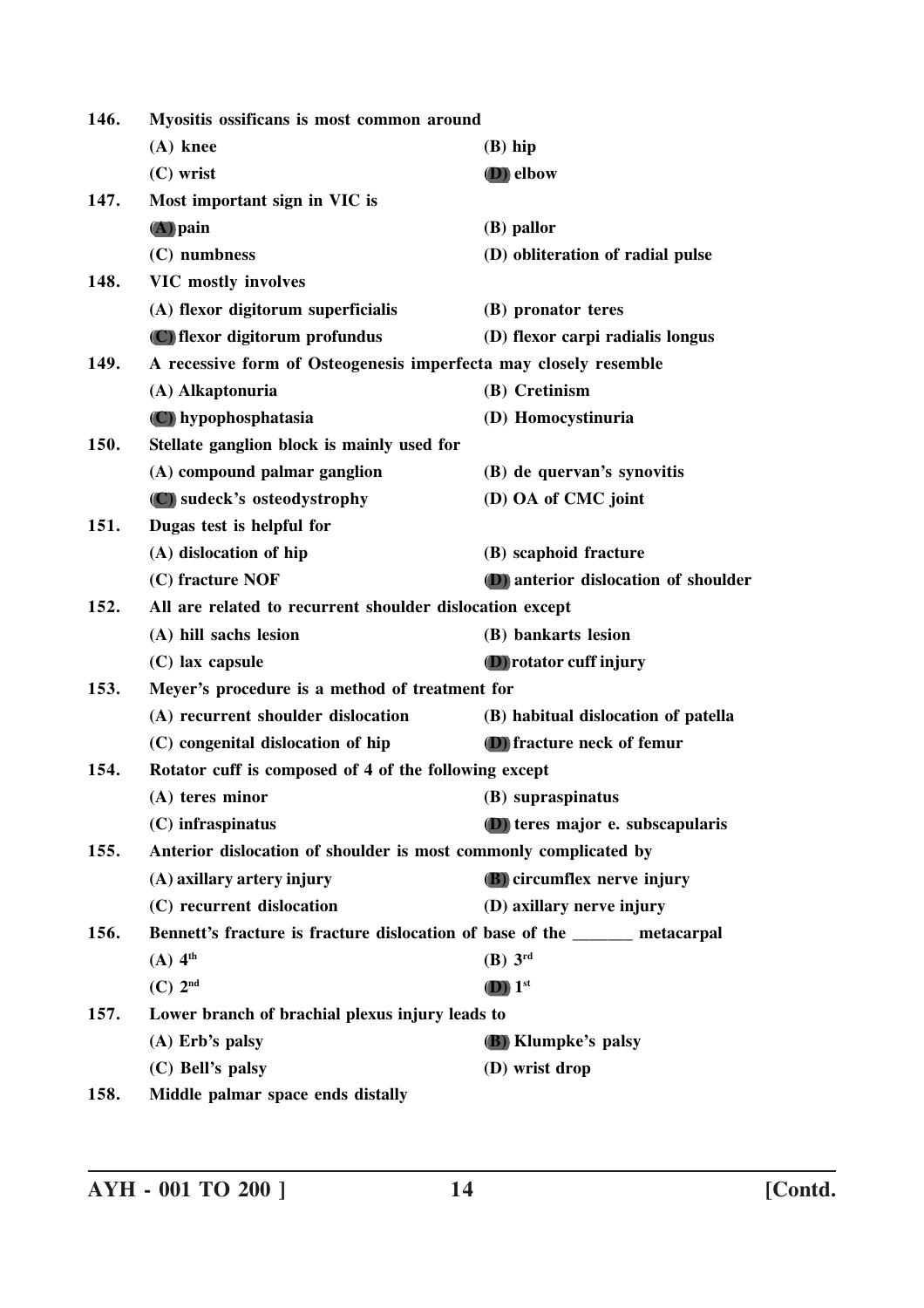|                                                                        | (A) along the digital sheaths                                        | (B) into the flexor tendon sheaths                                                              |  |
|------------------------------------------------------------------------|----------------------------------------------------------------------|-------------------------------------------------------------------------------------------------|--|
|                                                                        | (C) into the web space                                               | (D) by mixing with the superficial palmar space                                                 |  |
| 159.                                                                   | Fracture femur in infants is best treated by –                       |                                                                                                 |  |
|                                                                        | (A) open reduction                                                   | (B) closed reduction                                                                            |  |
|                                                                        | (C) IMIL nailing                                                     | <b>(D)</b> Gallows traction                                                                     |  |
| 160.                                                                   | Mc Murray's osteotomy is based on the following principle-           |                                                                                                 |  |
|                                                                        | (A) biological                                                       | (B) biomechanical                                                                               |  |
|                                                                        | (C) biotechnical                                                     | (D) mechanical                                                                                  |  |
| 161.                                                                   |                                                                      | All of the following names are associated with tests / operations around the hip joint except - |  |
|                                                                        | $(A)$ Bryant                                                         | (B) Shenton                                                                                     |  |
|                                                                        | (C) Mc Murrays                                                       | <b>D</b> ) Salter                                                                               |  |
| 162.<br>Fatigue fractures (stress fractures) are most commonly seen in |                                                                      |                                                                                                 |  |
|                                                                        | (A) metatarsals                                                      | (B) tibia                                                                                       |  |
|                                                                        | $(C)$ fibula                                                         | (D) neck of femur                                                                               |  |
| 163.                                                                   | One of the following fractures requires POP cast in equinus position |                                                                                                 |  |
|                                                                        | (A) distal fracture both bones leg                                   | (B) distal fibula fracture                                                                      |  |
|                                                                        | (C) bimalleolar fractures                                            | <b>(D)</b> talus fracture                                                                       |  |
| 164.                                                                   | <b>Cotton's fracture is</b>                                          |                                                                                                 |  |
|                                                                        | (A) avulsion fracture of C7                                          | <b>(B)</b> trimalleolar                                                                         |  |
|                                                                        | (C) bimalleolar                                                      | (D) burst fracture of talus                                                                     |  |
| 165.                                                                   | Compression fracture is commonest in                                 |                                                                                                 |  |
|                                                                        | (A) cervical spine                                                   | (B) upper thoracic spine                                                                        |  |
|                                                                        | (C) lower thoracic spine                                             | (D) lumbosacral region                                                                          |  |
| 166.                                                                   | True regarding Hangman's fracture is -                               |                                                                                                 |  |
|                                                                        | (A) Odontoid process fracture of C2                                  | (B) spondylolisthesis of C2 over C3                                                             |  |
|                                                                        | (C) whiplash injury                                                  | (D) fracture of hyoid bone                                                                      |  |
| 167.                                                                   | In pelvis fractures the amount of blood loss is around -             |                                                                                                 |  |
|                                                                        | $(A)$ 1 – 4 units                                                    | (B) $2 - 4$ units                                                                               |  |
|                                                                        | $(C)$ 2 – 6 units                                                    | $(D)$ 4 – 8 units                                                                               |  |
| 168.                                                                   | Best diagnostic test for ACL injury                                  |                                                                                                 |  |
|                                                                        | (A) Lachman's test                                                   | (B) Pivot shift test                                                                            |  |
|                                                                        | (C) Anterior drawer test                                             | (D) Mc Murray's test                                                                            |  |
| 169.                                                                   | Most common mode of meniscal injury is -                             |                                                                                                 |  |
|                                                                        | (A) extension of knee                                                | (B) flexion of knee                                                                             |  |
|                                                                        | (C) flexion and rotation movement                                    | (D) extension and rotation movement                                                             |  |
| 170.                                                                   | The most common ligament injured around the ankle joint is           |                                                                                                 |  |
|                                                                        | (A) Anterior talofibular                                             | (B) Deltoid ligament                                                                            |  |
|                                                                        | (C) Posterior talofibular                                            | (D) Spring ligament                                                                             |  |
| 171.                                                                   | The "card test" tests the function of -                              |                                                                                                 |  |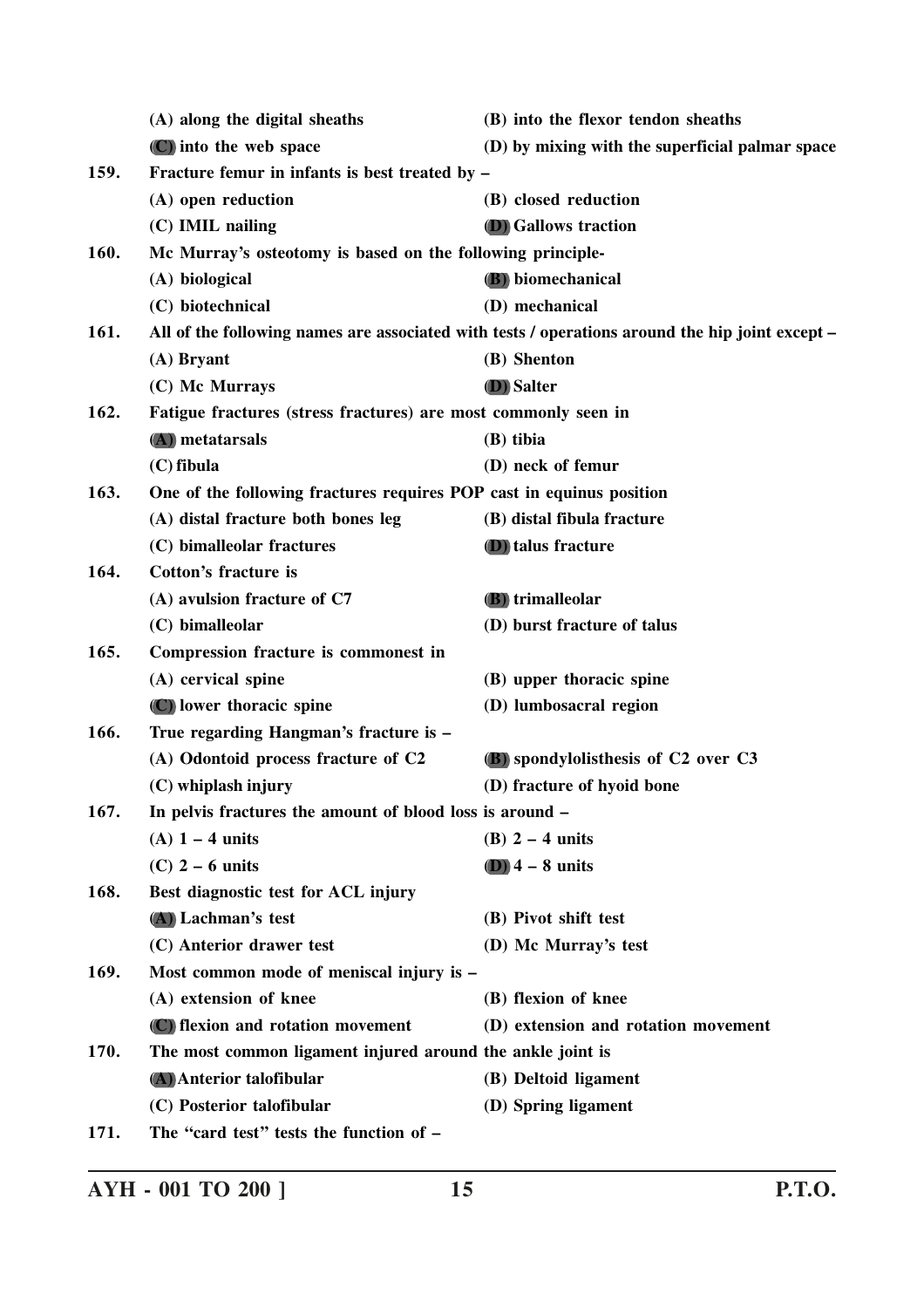|                                                                   | (A) median nerve                                                                              | <b>(B)</b> ulnar nerve                                                                  |
|-------------------------------------------------------------------|-----------------------------------------------------------------------------------------------|-----------------------------------------------------------------------------------------|
|                                                                   | (C) axillary nerve                                                                            | (D) radial nerve                                                                        |
| 172.                                                              | Distance from olecranon in amputation should be                                               |                                                                                         |
|                                                                   | $(A) 5 - 10$ cms                                                                              | (B) $10 - 15$ cms                                                                       |
|                                                                   | (C) $15 - 20$ cms                                                                             | (D) $20 - 30$ cms                                                                       |
| 173.                                                              | Test for tight iliotibial band -                                                              |                                                                                         |
|                                                                   | (A) Ober's test                                                                               | (B) Osber's test                                                                        |
|                                                                   | (C) Simmand's test                                                                            | (D) Charnley's test                                                                     |
| 174.                                                              | Bone apposition is best seen in -                                                             |                                                                                         |
|                                                                   | (A) osteoblastic activity at the areas of stress                                              |                                                                                         |
|                                                                   | (B) endochondral ossification                                                                 |                                                                                         |
|                                                                   | (C) subperiosteal cambium layer                                                               |                                                                                         |
|                                                                   | (D) osteoblastic activity in Howship's lacunae                                                |                                                                                         |
| In actinomycosis of the spine, the abscess usually erodes<br>175. |                                                                                               |                                                                                         |
|                                                                   | (A) intervertebral disc                                                                       | (B) into the pleural cavity                                                             |
|                                                                   | (C) into the peritoneal cavity                                                                | (D) towards the skin                                                                    |
| 176.                                                              | Triple arthrodesis involves                                                                   |                                                                                         |
|                                                                   | (A) calcaneocuboid, talonavicular and talocalcaneal                                           |                                                                                         |
|                                                                   | (B) tibiotalar, calcaneocuboid and talonavicular                                              |                                                                                         |
|                                                                   | (C) ankle joint, calcaneocuboid and talonavicular                                             |                                                                                         |
|                                                                   | (D) none of the above                                                                         |                                                                                         |
| 177.                                                              | Trendelenburg's sign is negative in an IT fracture because of -                               |                                                                                         |
|                                                                   | (A) Gluteus medius                                                                            | (B) Gluteus maximus                                                                     |
|                                                                   | (C) Gluteus minimus                                                                           | (D) Tensor fascia lata                                                                  |
| 178.                                                              | <b>Classification system for heterotopic ossification</b>                                     |                                                                                         |
|                                                                   | (A) Brooker classification                                                                    | (B) Della balle classification                                                          |
|                                                                   | (C) Mayo's classification                                                                     | (D) March's classification                                                              |
| Medial meniscus is more vulnerable to injury because of -<br>179. |                                                                                               |                                                                                         |
|                                                                   | (A) its fixity to tibial collateral ligament                                                  | (B) its semilunar shape                                                                 |
|                                                                   | (C) action of adductor magnus                                                                 | (D) its attachment to fibrous capsule                                                   |
| 180.                                                              | Minimum diameter of the interconnected pores in scaffolding used for stem cells should<br>be? |                                                                                         |
|                                                                   | $(A)$ 25 $\mu$ m                                                                              | $(B)$ 50 $\mu$ m                                                                        |
|                                                                   | $(C)$ 75 $\mu$ m                                                                              | $(D)$ 100 $\mu$ m                                                                       |
| 181.                                                              | Which of the following is currently not an indication for stem cell therapy:                  |                                                                                         |
|                                                                   | (A) Simple bone cyst                                                                          | (B) Infection control                                                                   |
|                                                                   | (C) Spinal fusion                                                                             | (D) Osteochondritis Dissecans                                                           |
| 182.                                                              |                                                                                               | Gene therapy could be used to incorporate marrow stem cells that over-express the CSF-1 |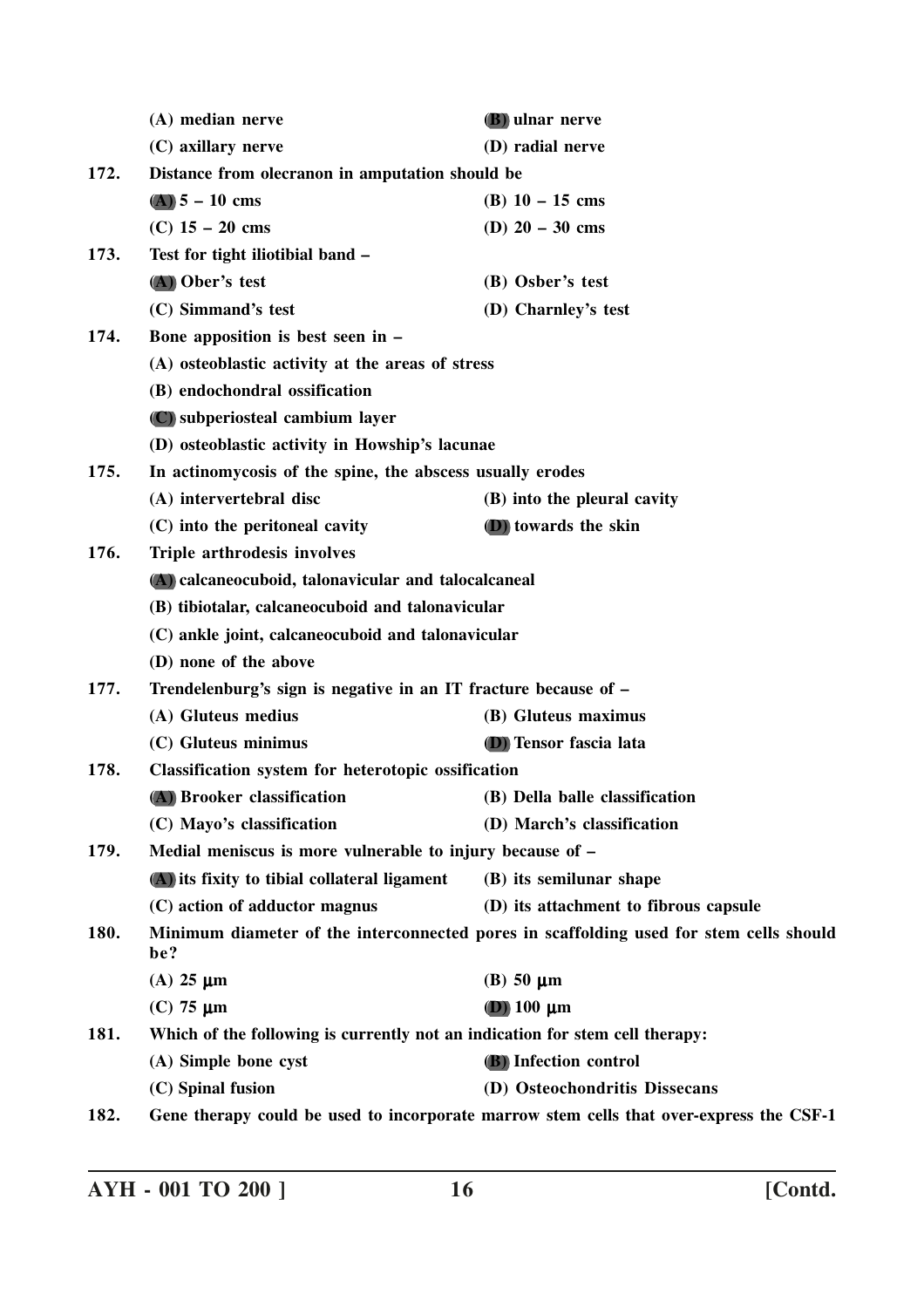|                                                                                                                | gene in the management of:                                                                                                    |                                                                                          |
|----------------------------------------------------------------------------------------------------------------|-------------------------------------------------------------------------------------------------------------------------------|------------------------------------------------------------------------------------------|
|                                                                                                                | (A) Osteomalacia                                                                                                              | (B) Osteogenesis Imperfecta                                                              |
|                                                                                                                | (C) Osteopetrosis                                                                                                             | (D) Marfan's disease                                                                     |
| 183.                                                                                                           | Which of the following factors does not have an effect on the function of injected growth<br>factors in fracture healing?     |                                                                                          |
|                                                                                                                | (A) Vascularity                                                                                                               | (B) Time of delivery                                                                     |
|                                                                                                                | (C) Location of fracture                                                                                                      | (D) Mechanical stability                                                                 |
| 184.                                                                                                           | Which of the following is not a part of Kambin's triangle?                                                                    |                                                                                          |
|                                                                                                                | (A) superior endplate of lower lumbar vertebra                                                                                |                                                                                          |
|                                                                                                                | <b>(B)</b> inferior endplate of upper thoracic vertebra                                                                       |                                                                                          |
|                                                                                                                | (C) exiting nerve root                                                                                                        |                                                                                          |
|                                                                                                                | (D) traversing nerve root                                                                                                     |                                                                                          |
| 185.                                                                                                           | Graft for mosaicplasty used in the treatment of osteochondral defect is primarily harvested<br>from which region of trochlea? |                                                                                          |
|                                                                                                                | (A) Supero-medial                                                                                                             | (B) Infero-lateral                                                                       |
|                                                                                                                | (C) Supero-lateral                                                                                                            | (D) Infero-medial                                                                        |
| 186.                                                                                                           | Which of the following is true regarding spinal fusion techniques?                                                            |                                                                                          |
|                                                                                                                | (A) Larger implant can be used from posterior approach                                                                        |                                                                                          |
|                                                                                                                | <b>(B)</b> ALIF provides more comprehensive disc evacuation                                                                   |                                                                                          |
|                                                                                                                | (C) PLIF is sufficient in isthmic spondylolisthesis                                                                           |                                                                                          |
|                                                                                                                | (D) Facet joints need not be undercut during PLIF                                                                             |                                                                                          |
| 187.                                                                                                           | Autologous Chondrocyte Implantation involves harvesting of which cartilage?                                                   |                                                                                          |
|                                                                                                                | (A) Articular cartilage from weight bearing site                                                                              |                                                                                          |
|                                                                                                                | (B) Non-articular cartilage from weight bearing site                                                                          |                                                                                          |
|                                                                                                                | (C) Articular cartilage from non-weight bearing site                                                                          |                                                                                          |
|                                                                                                                | (D) Non-articular cartilage from non-weight bearing site                                                                      |                                                                                          |
| Platelet rich plasma has recently been proven to be effective in which of the following<br>188.<br>procedures? |                                                                                                                               |                                                                                          |
|                                                                                                                | (A) Spinal Decompression                                                                                                      | (B) Total Hip Arthroplasty                                                               |
|                                                                                                                | (C) Spinal fusion                                                                                                             | (D) ACL repair                                                                           |
| 189.                                                                                                           | Bohler's Angle Measure gives reference for                                                                                    |                                                                                          |
|                                                                                                                | (A) Calcaneum                                                                                                                 | (B) Tibia                                                                                |
|                                                                                                                | $(C)$ Femur                                                                                                                   | (D) Pelvis                                                                               |
| Spinal injury with no radiological finding is commonly seen in<br>190.                                         |                                                                                                                               |                                                                                          |
|                                                                                                                | (A) children                                                                                                                  | (B) older men                                                                            |
|                                                                                                                | (C) older women                                                                                                               | (D) in middle aged                                                                       |
| <b>191.</b>                                                                                                    | Radiological appearance of pseudo fracture in osteomalacia is usually termed as                                               |                                                                                          |
|                                                                                                                | (A) Milk man's syndrome                                                                                                       | (B) Looser's zone                                                                        |
|                                                                                                                | (C) Stress fracture                                                                                                           | (D) Pathological fracture                                                                |
| 192.                                                                                                           |                                                                                                                               | Enlarged tender epiphyses with bowing of long bones and X-ray evidence of delayed carpal |

**AYH - 001 TO 200 ] 17 P.T.O.**